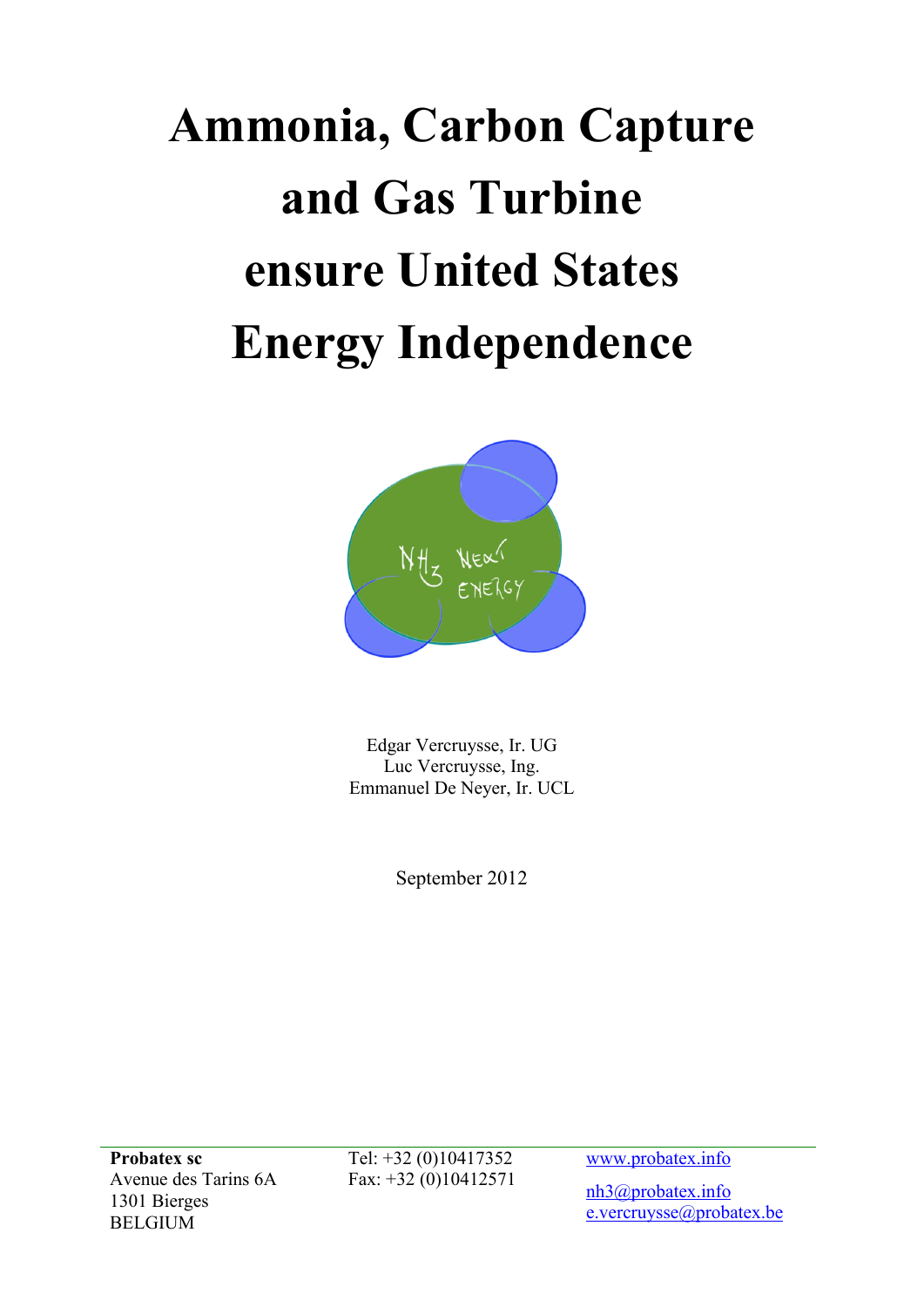## **Table of contents**

| 1                       |     |                                                                                                    |
|-------------------------|-----|----------------------------------------------------------------------------------------------------|
| $\mathbf{2}$            |     |                                                                                                    |
| 3                       |     |                                                                                                    |
|                         | 3.1 |                                                                                                    |
|                         | 3.2 |                                                                                                    |
|                         | 3.3 |                                                                                                    |
|                         | 3.4 |                                                                                                    |
| $\overline{\mathbf{4}}$ |     |                                                                                                    |
|                         | 4.1 |                                                                                                    |
|                         | 4.2 |                                                                                                    |
|                         |     | 4.2.1                                                                                              |
|                         |     | 4.2.2                                                                                              |
|                         | 4.3 | COST OF NH <sub>3</sub> PRODUCTION, INCLUDING TRANSPORT AND STORAGE, FOR FOB DELIVERY 10           |
|                         | 4.4 |                                                                                                    |
|                         | 4.5 | ELECTRICITY PRODUCTION COST VIA GREEN NH <sub>3</sub> CCGT VERSUS CLASSICAL ELECTRICITY PRODUCTION |
|                         |     |                                                                                                    |
|                         | 4.6 | COST OF NH <sub>3</sub> PRODUCTION, INCLUDING INSURANCE AND FREIGHT, FOR CIF DELIVERY IN EUROPE 11 |
|                         | 4.7 | ELECTRICITY PRODUCTION COST VIA GREEN NH <sub>3</sub> CCGT VERSUS RENEWABLE ENERGIES IN EUROPE 12  |
| 5                       |     | EFFICIENCY OF THE PROCESS VERSUS EFFICIENCY OF COAL POWER PLANT 13                                 |
| 6                       |     |                                                                                                    |
|                         | 6.1 |                                                                                                    |
|                         | 6.2 |                                                                                                    |
| 7                       |     |                                                                                                    |
| 8                       |     |                                                                                                    |
| 9                       |     |                                                                                                    |
|                         |     |                                                                                                    |
|                         |     |                                                                                                    |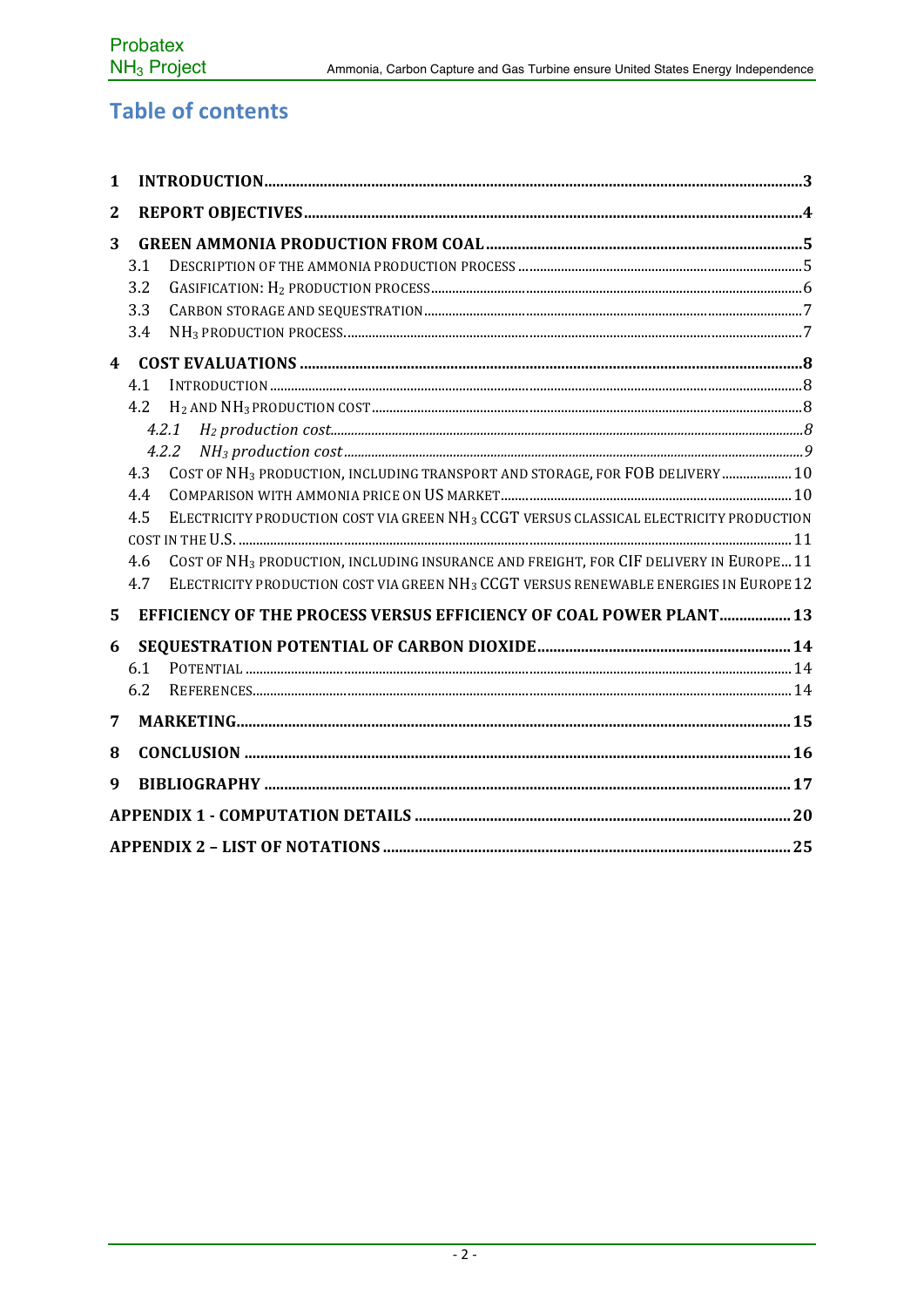## **1 Introduction**

The contribution of renewable energy sources to the production of green electricity is well known.

However, the difficulty in storing the electricity produced handicaps those faced with fossil fuels that may be stored in solid or liquid form, but with  $CO<sub>2</sub>$  emissions.

On the other hand the United States has large coal reserves.

The question then arises: can coal be transformed into a  $CO<sub>2</sub>$  free liquid fuel as a new feedstock for power plants?

Coal *gasification* electricity power plants are now operating commercially in the United States and other countries with well known environmental and efficiency benefits.

A gasifier differs from a combustor in a classical power plant. In a combustor, the coal is completely burnt by air. In a gasifier, the oxidizer supplied is insufficient for complete combustion of the coal. In a modern gasifier, coal is exposed to air or oxygen and steam under high temperature and pressure. Under these conditions, a mixture of carbon monoxide, hydrogen and other gaseous compounds is produced. This gas mixture is further converted into synthesis gas, or 'syngas', for the production of electrical power, steam and basic chemicals such as hydrogen.

These *Integrated Gasification Combined Cycle* power plants can operate with subsequent carbon capture and storage.

Green electricity in this case is delivered to the grid and the  $CO<sub>2</sub>$  problem seems to be satisfactorily solved.

Except that in some cases there is no grid or the grid is saturated.

There is obviously no grid available from coal gasification plants in remote or overseas countries.

Coal gasification with subsequent carbon capture and storage could in, those cases, be transformed into *green ammonia fuel* to serve as *feedstock* for power plants.

Our study focuses on the production of hydrogen from coal for its conversion to ammonia and, after storage and transport, its use into a Gas Turbine for electricity production. This is visualized under Figure 1.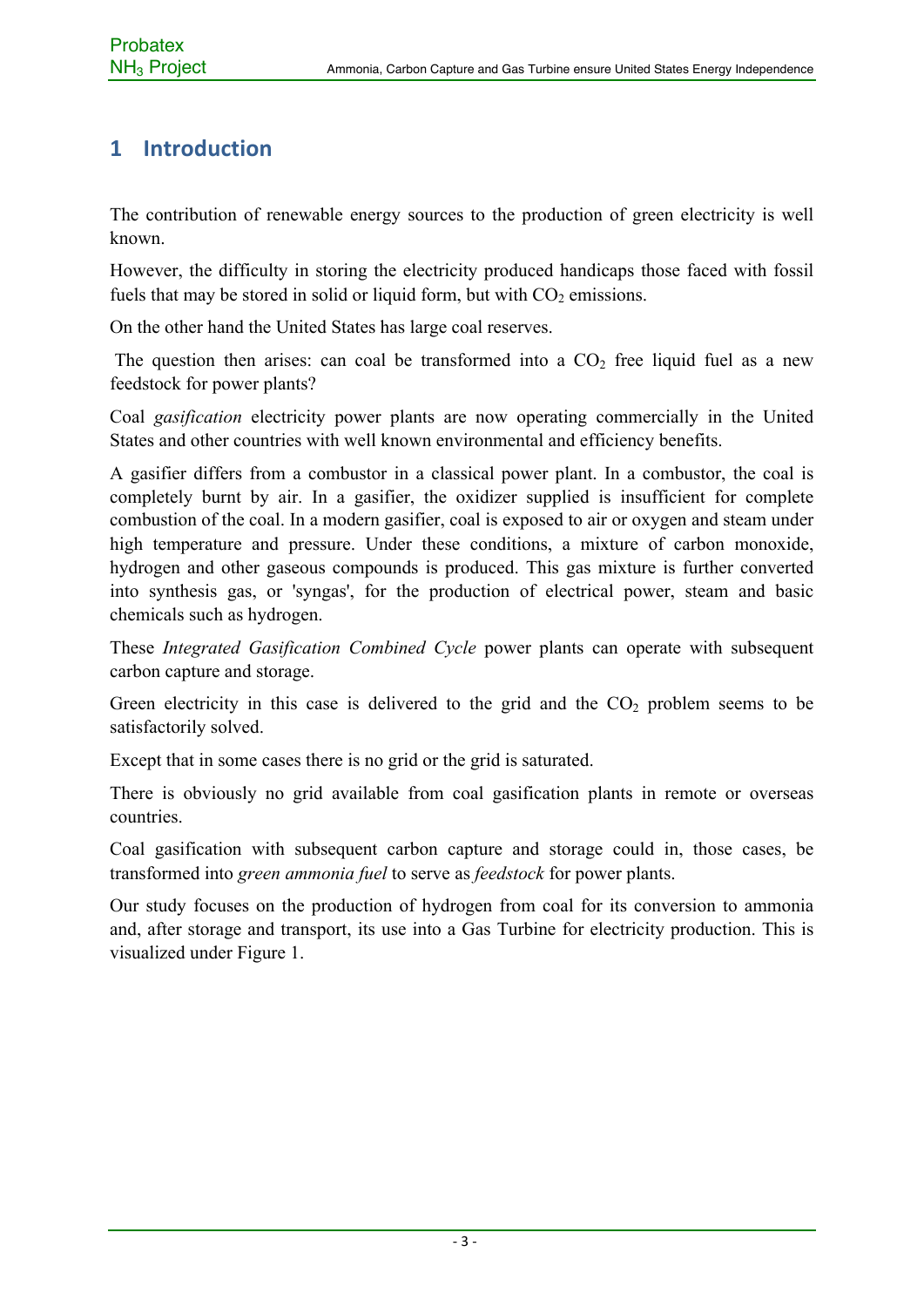## **2 Report objectives**

This report intends to demonstrate that green ammonia produced from coal gasification with carbon capture and storage is, in various circumstances, a competitive fuel for Combined Cycle Gas Turbine power plants.

Implemented on a large scale it can contribute to the reduction of fossil fuel imports.

The processes for coal transformation into green ammonia and then into green electricity are explained in the section chapter 3.

In chapter 4, the study reports the economic interest of green ammonia:

- supplied as feed stock for Combined Cycle Gas Turbines in the United States
- exported in Europe to supplement renewable energies sources
- as a storable power vector complementing wind and solar power.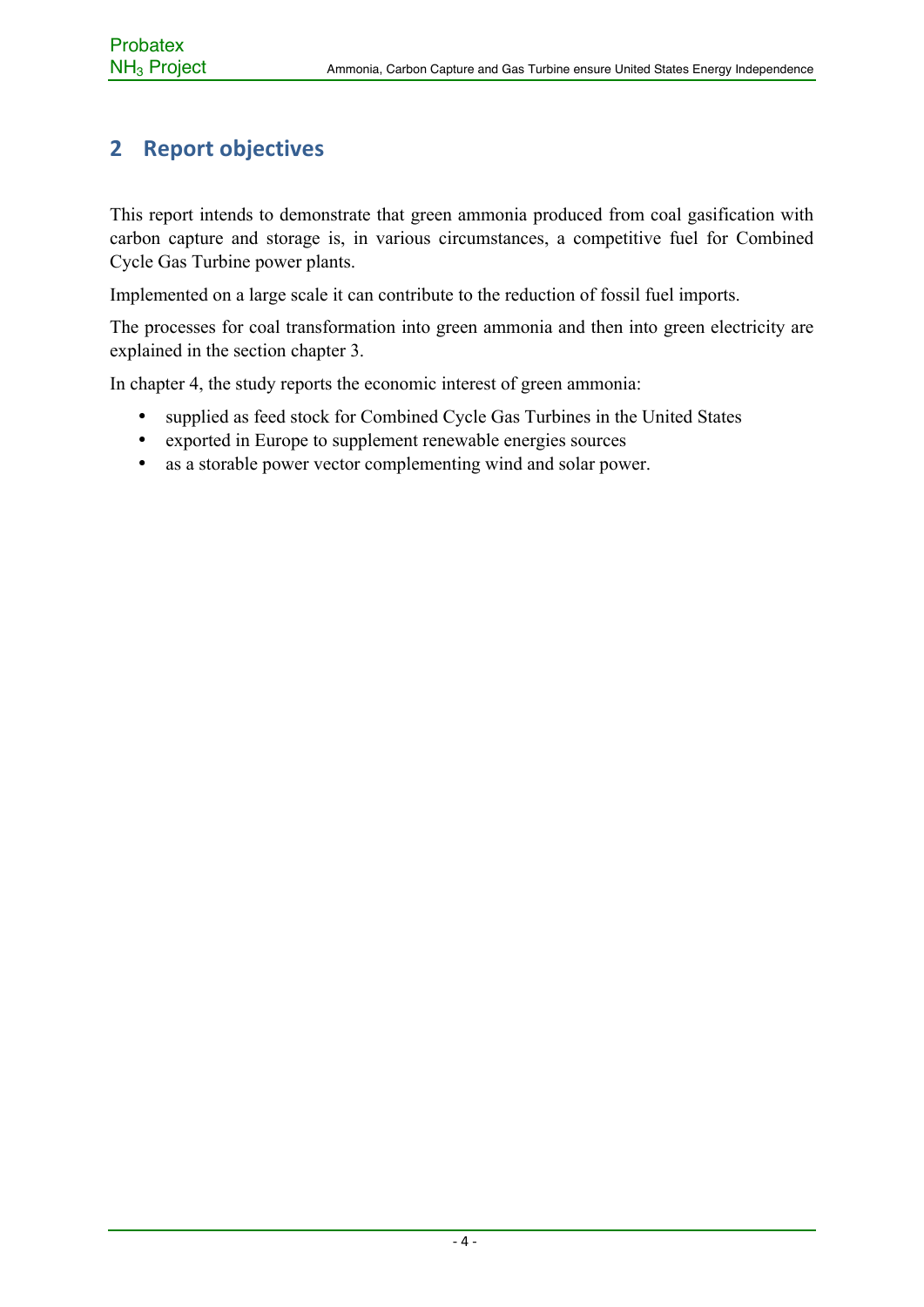## **3 Green ammonia production from coal**

## **3.1 Description of the ammonia production process**

The goal of the process is, in a first step, to convert coal to  $NH<sub>3</sub>$  fuel and, in a second step, to burn this fuel in a Combined Cycle Gas Turbine to produce green electricity. The two steps can be separated in time and space.

 $CO<sub>2</sub>$  capture and sequestration are foreseen at the level of the gasification where  $CO<sub>2</sub>$  outputs alone in a pure stream. This will avoid the need of a  $CO<sub>2</sub>$  segregation process that is needed in a classical post combustion  $CO_2$  capture process to separate  $CO_2$  from nitrogen  $(N_2)$ .

This process is somehow comparable to the IGCC power plants with the noticeable difference that the power generation is replaced by an Haber-Bosch Synloop to produce ammonia. The electricity generation can be located away or even abroad. Figure 1 illustrates both IGCC process and the process proposed in this study.



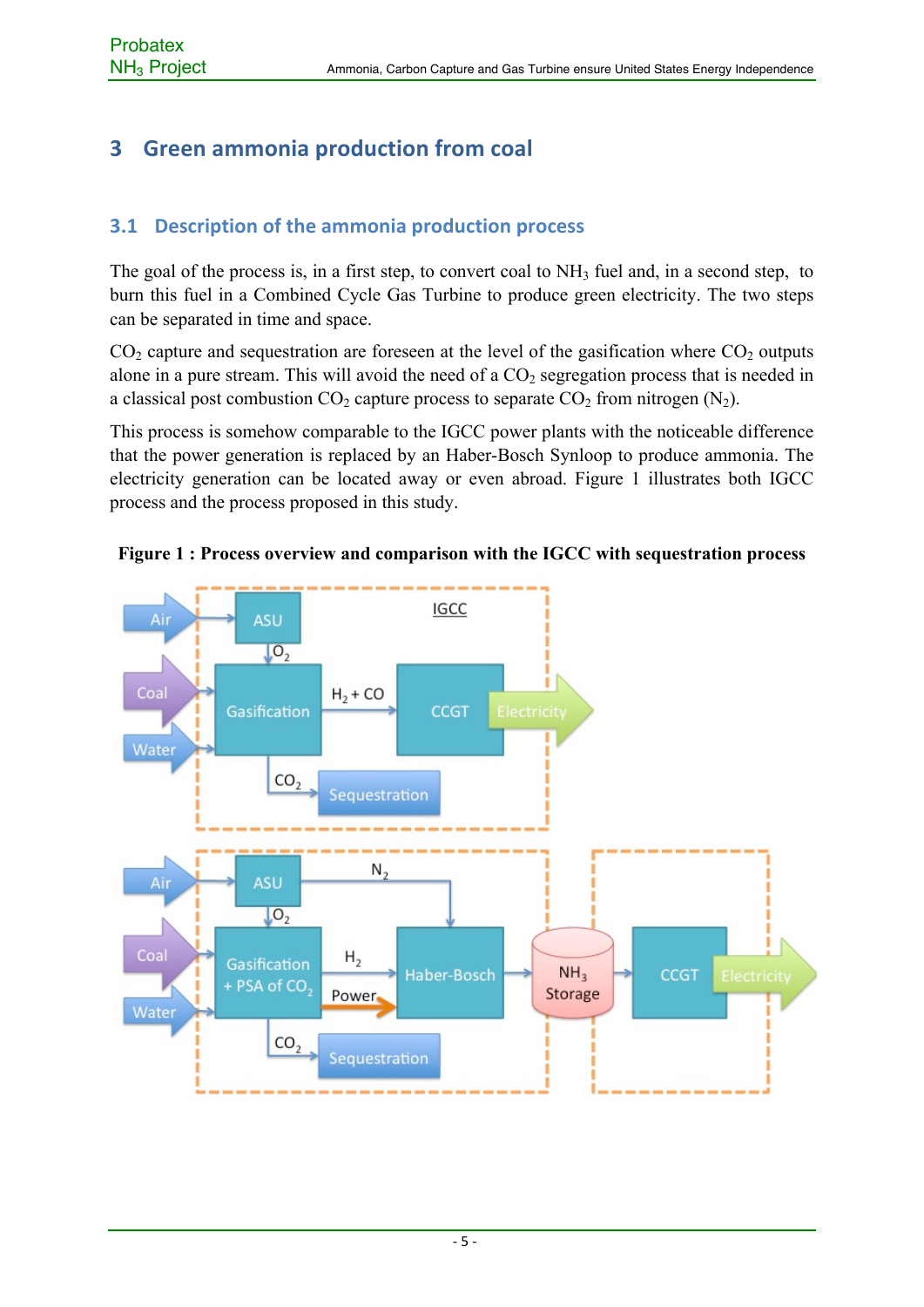The process feedstock are Coal, Water and Air.

The intermediate outputs are green ammonia fuel for CCGT power plants, sequestrated  $CO<sub>2</sub>$ , slag and sulfur.

The final output of the process is green electricity.

The process is made of four major steps:

- 1. Coal gasification;
- 2.  $CO<sub>2</sub>$  capture and sequestration;
- 3. Ammonia production (Haber-Bosch);
- 4. Efficient and carbon-free electricity production in a CCGT.

It is important to note that the Step 1, 2 and 3 are preferably associated in one factory located in an area with sequestration potential.

There is no need of proximity of this plant with the coal mine and or the CCGT power plant.

This process has two major advantages.

- It takes full advantage of the CCGT power plants : high efficiency, high flexibility and low emissions  $(SO_2, NO_x, Dust)$ .
- It contributes to an easy removal of  $CO<sub>2</sub>$  because it is not mixed with nitrogen that is present in a classical combustion.

#### **3.2 Gasification: H<sub>2</sub> production process**

This section presents the GE Energy quench gasifier (former Texaco)

The GE Energy quench gasification is presented on Figure 2 and includes conventional watergas shift, cold gas cleaning,  $CO<sub>2</sub>$  removal and pressure swing adsorption (PSA). The tail gas of the PSA unit feeds a power generation gas turbine. Hydrogen outputs from the PSA.

**Figure 2: H2 production process with GE Energy gasifier**



**Source: Hydrogen from coal [36]**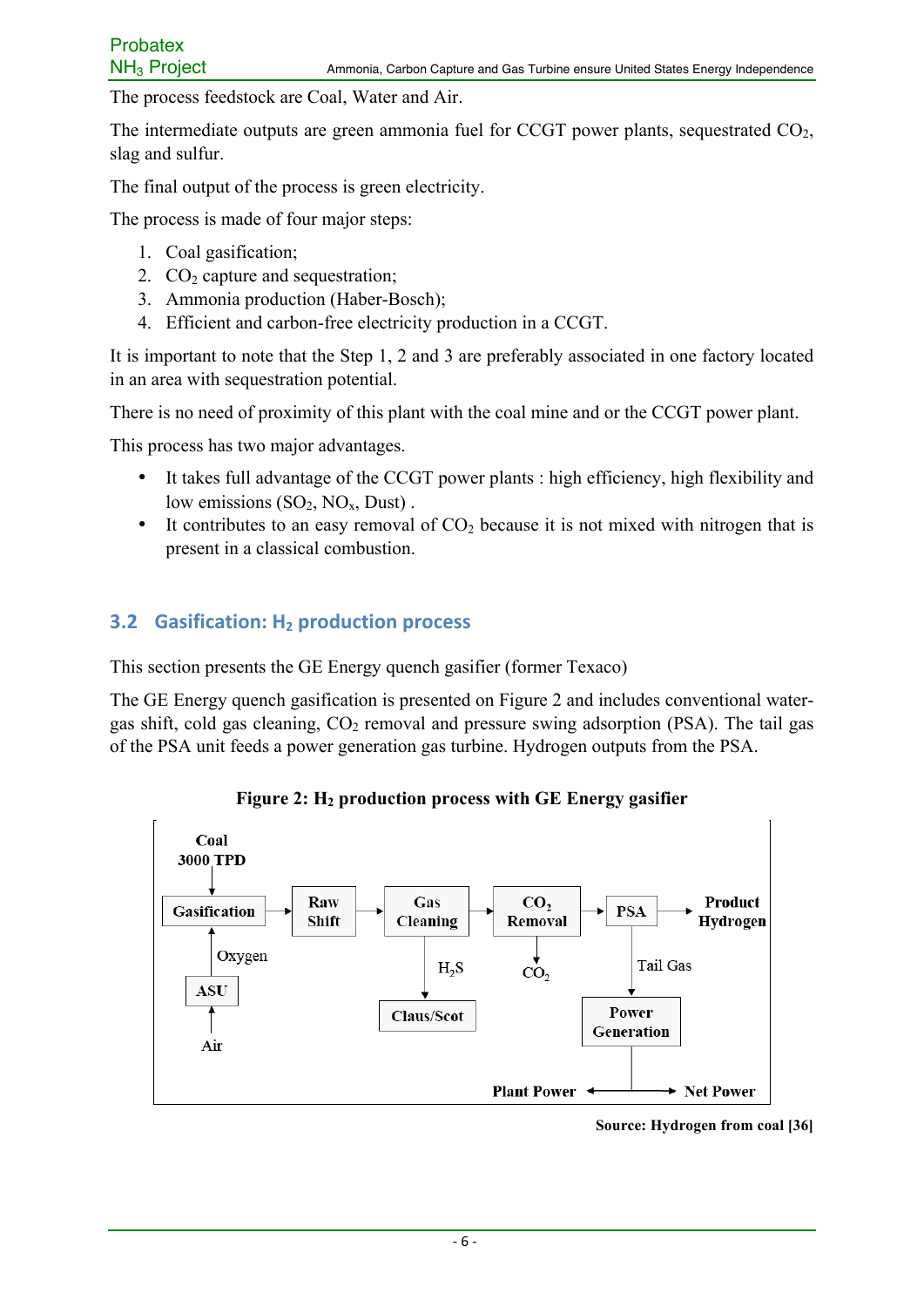#### **3.3 Carbon storage and sequestration**

The carbon capture is already included in the gasification process.

This report doesn't give details on the storage and sequestration. Nevertheless the economical study includes the cost evaluation of these steps.

## **3.4 NH<sub>3</sub> production process**

The ammonia production process used in this study is the classical Haber-Bosch one.

A stochiometric mixture of hydrogen and nitrogen is needed for the conversion of the gas mixture to ammonia.

Hydrogen is issued from the gasification process and nitrogen from the air separation unit and from an additional controlled input of air.

The energy necessary to run this process is provided by the excess of energy from the gasification process.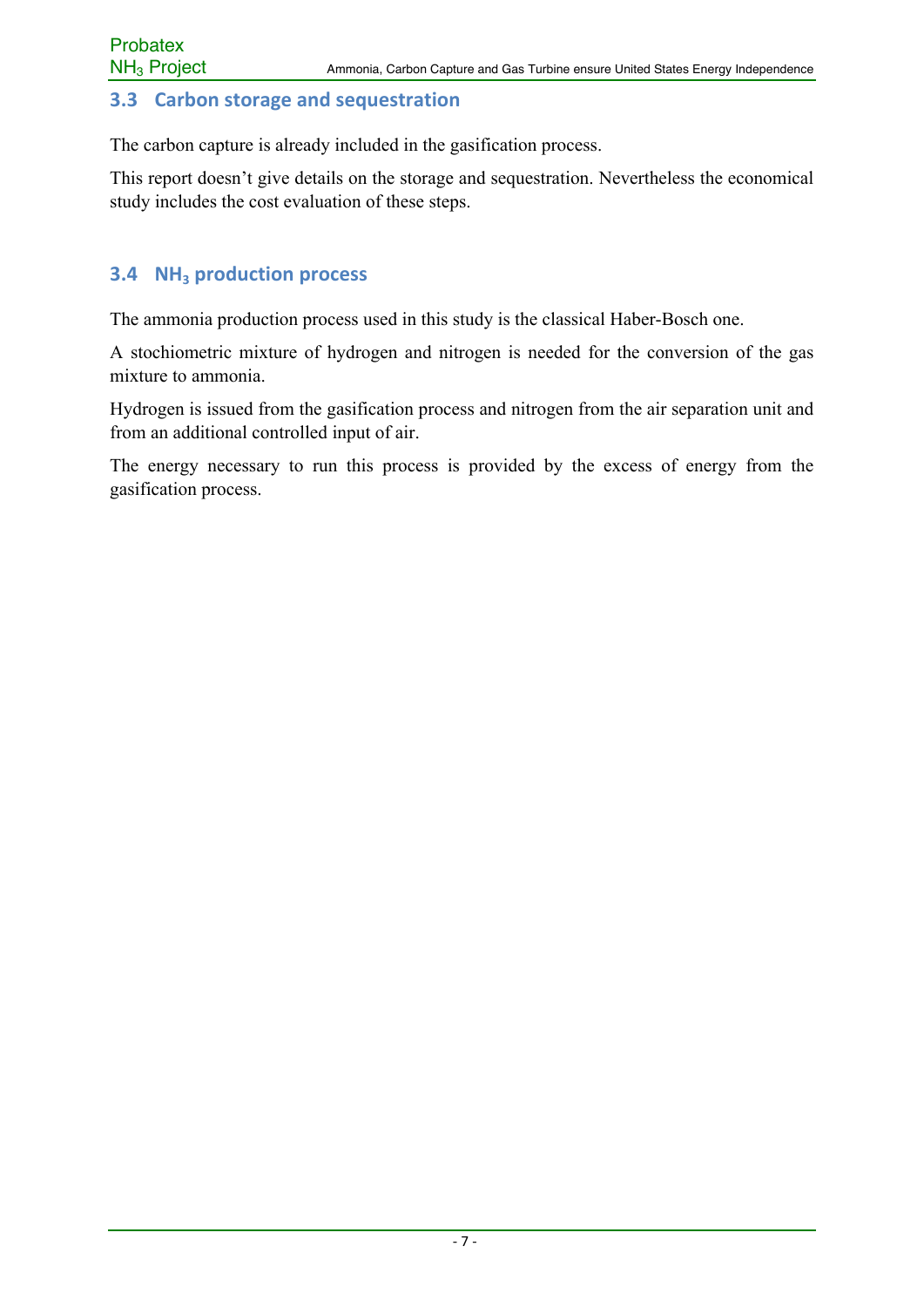## **4 Cost Evaluations**

#### **4.1 Introduction**

The competitiveness of green NH<sub>3</sub> fuel versus renewable energy sources in the United States and Europe is assessed in this chapter.

For this purpose, green NH3 Combined Cycle Gas Turbine electrical power costs are compared with classical electricity production costs.

In the first step,  $H_2$  and Green NH<sub>3</sub> production costs are computed in sections 4.2.1 and 4.2.2 respectively.

In the  $2<sup>nd</sup>$  step, Green NH<sub>3</sub> production costs, including transport and storage for FOB delivery, are calculated in section 4.3. A comparison with the  $NH<sub>3</sub>$  price on the US market is given in section 4.4

In the 3<sup>rd</sup> step, Section 4.5 deals with the green NH<sub>3</sub> CCGT electrical power costs versus the electricity production costs in the US.

In the  $4<sup>th</sup>$  step, Green NH<sub>3</sub> production costs including insurance and freight for CIF delivery in Europe are calculated in section 4.6.

In the  $5<sup>th</sup>$  step, section 4.7 deals with green NH<sub>3</sub> CCGT electrical power versus the electricity production costs of classical and renewable energies in Europe.

Each cost computation is made for 6 different coal qualities. The first coal quality is the one used in the reference gasification process [36]. The next five apply to coal extracted in the US. Their price and heat values can be found in [48]. This is summarized in Table 1.

| ID             | #0                | #1                           | #2                                | #3                | #4                           | #5          |
|----------------|-------------------|------------------------------|-----------------------------------|-------------------|------------------------------|-------------|
| Origin         | Reference<br>Coal | US<br>Central<br>Appalachian | <b>US</b> Northern<br>Appalachian | Illinois<br>Basin | Powder<br><b>River Basin</b> | Uinta Basin |
| Year/reference | 1998 [36]         | 2012 [48]                    | 2012 [48]                         | 2012 [48]         | 2012 [48]                    | 2012 [48]   |
| Price $[S/t]$  | 27.30             | 61.84                        | 70.99                             | 51.26             | 9.37                         | 39.13       |
| HHV [Btu/lb]   | 10,665            | 12,500                       | 13,000                            | 11,800            | 8,800                        | 11,700      |

**Table 1 : Description of Coal used in this study**

## **4.2 H<sub>2</sub>** and NH<sub>3</sub> production cost

#### **4.2.1 H<sub>2</sub>** production cost

The production cost of  $H_2$  is calculated in Appendix 1.

Basic assumptions are:

• Gasification process: GE Energy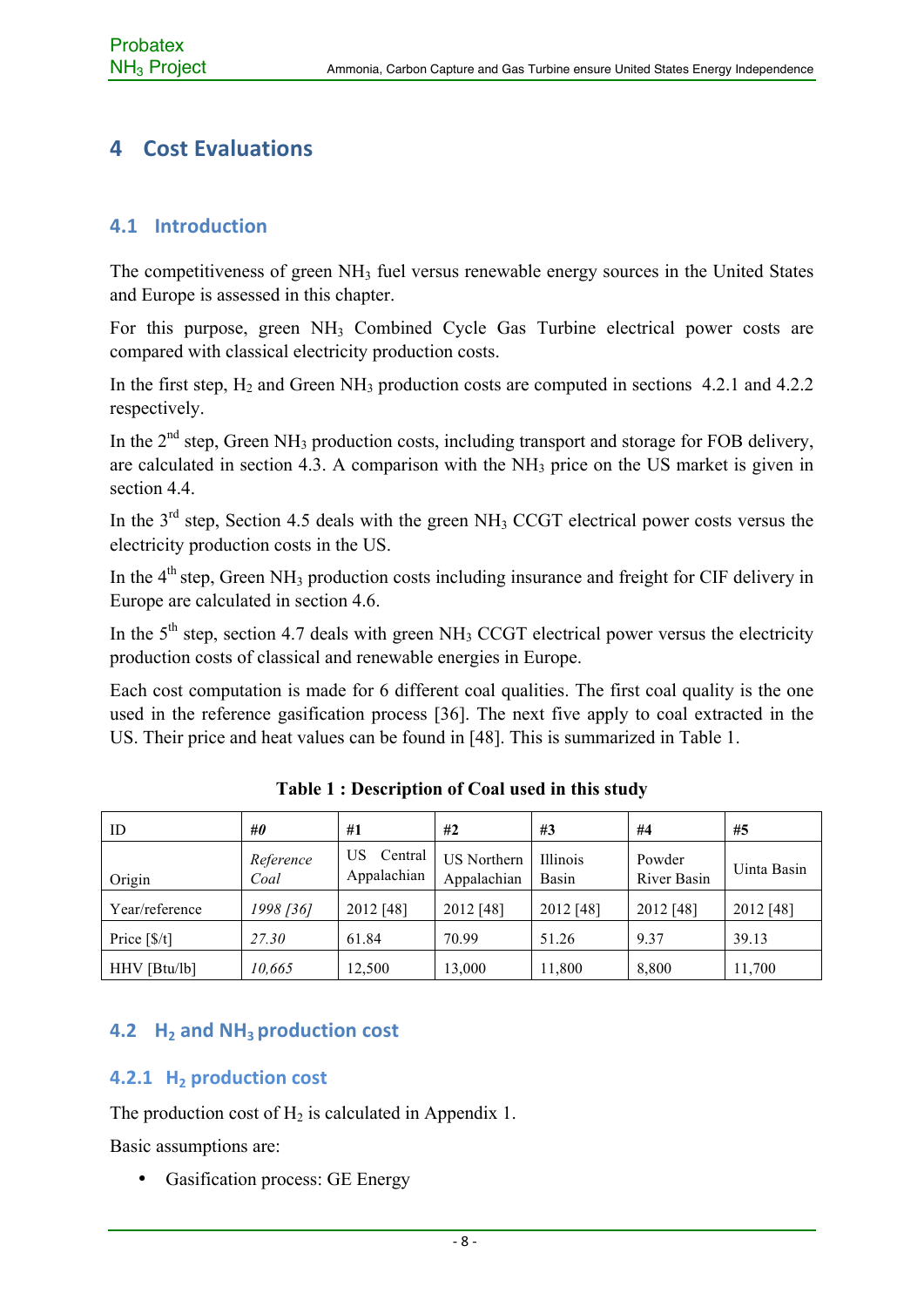- Coal input : 3000 t/d as a basis for a coal with a HHV of 10665 Btu/lb
- A H<sub>2</sub> production of 281.1 t/d

A breakdown of the daily production cost include the coal and water consumptions, the  $CO<sub>2</sub>$ storage, the amortization and operating costs.

They enable to compute the cost of  $H_2$  in  $\frac{1}{2}$  and are summarized in Table 2.

**Important Note**: This evaluation includes the CO<sub>2</sub> avoided cost representing the taxes relevant to a hydrogen production from methane  $(CH<sub>4</sub>)$  without sequestration.

| ID                                      | #0                | #1                            | #2                                | #3                | #4                    | #5          |
|-----------------------------------------|-------------------|-------------------------------|-----------------------------------|-------------------|-----------------------|-------------|
| Type of Coal                            | Reference<br>Coal | US.<br>Central<br>Appalachian | <b>US</b> Northern<br>Appalachian | Illinois<br>Basin | Powder<br>River Basin | Uinta Basin |
| Coal consumption<br>$\lceil t/d \rceil$ | 3,000             | 2,560                         | 2,461                             | 2,711             | 3,636                 | 2,735       |
| Coal cost $[S/d]$                       | 81,900.00         | 158,284.81                    | 174,714.48                        | 138,981.61        | 34,066.12             | 107,011.11  |
| Annuity [\$/d]                          | 152,355.99        | 152,355.99                    | 152,355.99                        | 152,355.99        | 152,355.99            | 152,355.99  |
| Water cost [\$/d]                       | 9,000.00          | 9,000.00                      | 9,000.00                          | 9,000.00          | 9,000.00              | 9,000.00    |
| CO2 Storage [\$/d]                      | 47,526.09         | 47,526.00                     | 47,526.00                         | 47,526.00         | 47,526.00             | 47,526.00   |
| Total daily cost                        |                   |                               |                                   |                   |                       |             |
| $\left[\frac{g}{d}\right]$              | 290,782.08        | 367,166.79                    | 383,596.47                        | 347,863.59        | 242,948.11            | 315,893.10  |
| $H_2 \text{ cost } [S/t]$               | 1,034.44          | 1,306.18                      | 1,364.63                          | 1,237.51          | 864.28                | 1,123.78    |
| Avoided Cost of<br>$CO2$ [\$/t] (*)     | 75.90             | 75.90                         | 75.90                             | 75.90             | 75.90                 | 75.90       |
| Adjusted H <sub>2</sub> cost<br>[S/t]   | 958.54            | 1,230.28                      | 1,288.72                          | 1,161.61          | 788.37                | 1,047.87    |

**Table 2 : Production cost of H2 in a production facility of 281.1 t/d**

(\*) Base for computation :  $24\frac{f}{c_{Q2}}$ ; 281.1 t<sub>H2</sub>/day ; avoided  $CO_2$  compared to ammonia produced from Natural Gas : 889 t $_{CO2}/day$ .

#### **4.2.2 NH<sub>3</sub> production cost**

The production cost of  $NH_3$  is calculated in Appendix 1. Basic assumptions are:

- Production process: Haber-Bosch
- H<sub>2</sub> input:  $281.1$  t/d
- NH<sub>3</sub> output:  $1593$  t/d

A breakdown of the daily production cost include  $H_2$  cost, amortization costs and operating costs.

They enable to calculate the cost of NH<sub>3</sub> in \$/t and are summarized in Table 3.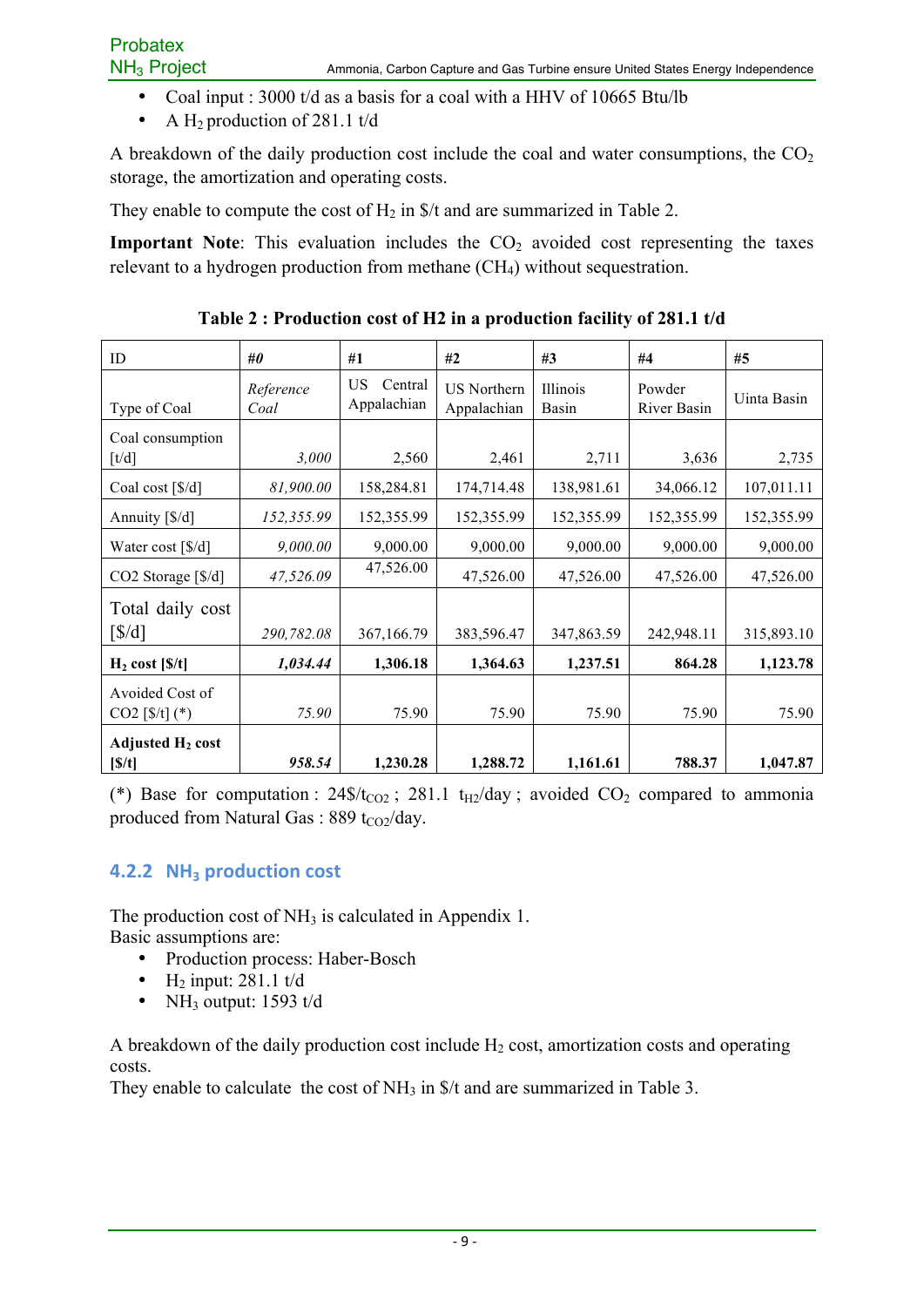| ID                                               | $\#0$      | #1            | #2                 | #3              | #4          | #5          |
|--------------------------------------------------|------------|---------------|--------------------|-----------------|-------------|-------------|
|                                                  | Reference  | US<br>Central | <b>US Northern</b> | <b>Illinois</b> | Powder      | Uinta Basin |
| Type of Coal                                     | Coal       | Appalachian   | Appalachian        | Basin           | River Basin |             |
| H <sub>2</sub> cost $\left[\frac{\pi}{3}\right]$ | 958.54     | 1,230.28      | 1,288.72           | 1,161.61        | 788.37      | 1,047.87    |
| $H2 \text{ cost } [\frac{6}{d}]$                 | 269,446.08 | 345,830.89    | 362,260.56         | 326,527.69      | 221,612.20  | 294,557.19  |
| Annuity cost [\$/d]                              | 44,812.86  | 44,812.86     | 44,812.86          | 44,812.86       | 44,812.86   | 44,812.86   |
| Operating cost                                   |            |               |                    |                 |             |             |
| $\left\lceil \frac{s}{d} \right\rceil$           | 24,799.81  | 24,799.81     | 24,799.81          | 24,799.81       | 24,799.81   | 24,799.81   |
| NH <sub>3</sub> production                       |            |               |                    |                 |             |             |
| $cost$ [ $\frac{1}{3}$ /d]                       | 344,557.65 | 344,558.65    | 344,559.65         | 344,560.65      | 344,561.65  | 344,562.65  |
| NH <sub>3</sub> production                       |            |               |                    |                 |             |             |
| $cost$ [ $\frac{s}{t}$ ]                         | 217.20     | 266.13        | 276.66             | 253.77          | 186.56      | 233.29      |

#### **4.3** Cost of NH<sub>3</sub> production, including transport and storage, for FOB delivery

The Iowa State University study [18] assesses the cost for the pipeline transport of ammonia over a distance of *1,610 km* and its storage for *45 days* at \$34/t and \$32/t respectively, i.e. \$66/t in total for 2007 or 71.6 \$/t for 2011 [47]. This cost added to the costs presented in the previous table gives the FOB price of NH3.

#### **Table 4: NH3 cost delivered FOB**

| ID                  | #0        | #1          | #2                  | #3                           | #4     | #5          |
|---------------------|-----------|-------------|---------------------|------------------------------|--------|-------------|
|                     | Reference | US          | Central US Northern |                              | Powder |             |
| Type of Coal        | Coal      | Appalachian | Appalachian         | Illinois Basin   River Basin |        | Uinta Basin |
| FOB cost of $NH3$ . |           |             |                     |                              |        |             |
| 2011[ <b>§</b> /t]  | 288.80    | 337.73      | 348.26              | 325.37                       | 258.16 | 304.89      |

#### **4.4 Comparison with ammonia price on US market**

As we can see thereafter, ammonia produced by coal gasification with CCS is competitive with fossil NH<sub>3</sub> sold on the world market.

#### **Table 5: Green ammonia produced from coal compared to market price**

| Fossil NH <sub>3</sub> CFR Tampa price, 2011 [43] | $560$ \$/t            |
|---------------------------------------------------|-----------------------|
| Green $NH_3$ FOB cost, 2011, depending on         | 258.33 to 348.98 \$/t |
| coal price, refer to Table 4                      |                       |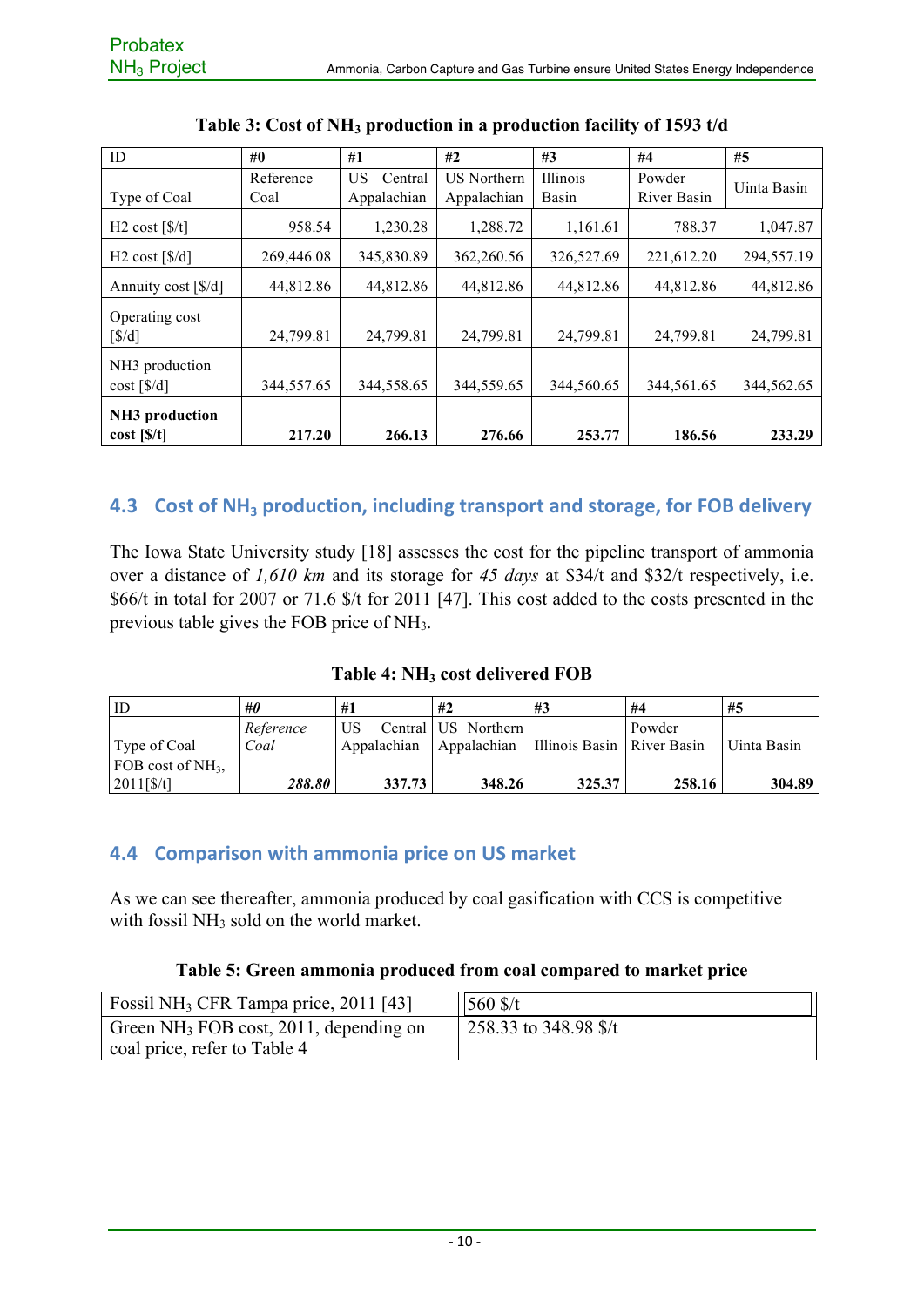## **4.5** Electricity production cost via green NH<sub>3</sub> CCGT versus classical electricity **production cost in the U.S.**

The detailed calculation of the electricity production cost via a combined cycle using  $NH<sub>3</sub>$  in the U.S. is presented in Appendix 1 and summarized in the following table

| ID                                    | #0                | #1                | #2                                 | #3                           | #4     | #5          |
|---------------------------------------|-------------------|-------------------|------------------------------------|------------------------------|--------|-------------|
| Type of Coal                          | Reference<br>Coal | US<br>Appalachian | Central US Northern<br>Appalachian | Illinois Basin   River Basin | Powder | Uinta Basin |
| <b>Electricity</b><br>cost<br>[S/MWh] | 116.67            | 134.20            | 137.98                             | 129.77                       | 105.68 | 122.43      |

#### **Table 6: Electricity produced from Ammonia**

| Table 7: Electricity production cost comparison for 2011 in the U.S. |  |  |  |
|----------------------------------------------------------------------|--|--|--|
|                                                                      |  |  |  |

| Electricity production         | Cost [\$/MWh] |
|--------------------------------|---------------|
| Natural Gas CCGT [1]*          | 79            |
| Natural Gas CCGT with CCS [1]* | 96            |
| Green NH <sub>3</sub> CCGT     | 106 to 138    |

\*adjusted to 2011\$, [47]

It appears that electricity production cost from green ammonia with CCS is up from 10% to 43% against the electricity production cost from natural gas with CCS.

Electricity production cost from green NH3 appears to be in line with photovoltaic electricity and in line with electricity from solid biomass and off-shore wind in the United States.

## **4.6 Cost of NH<sub>3</sub> production, including insurance and freight, for CIF delivery in Europe**

Reference [53] provides CIF and FOB numbers for Anhydrous Ammonia US imports from the major supply countries that are Trinidad and Tobago, Canada, Russia, Ukraine, and Venezuela. The difference between CIF and FOB values gives the cost of insurance and freight. Between 2005 and 2009 insurance and freight costs fluctuate between  $60\frac{\text{S}}{\text{N}}$ <sub>NH3</sub> and 75.75\$/t<sub>NH3</sub>.

In this study, we estimate the insurance and freight for transportation from the US to Europe at  $70\$ {S}/t<sub>NH3</sub>.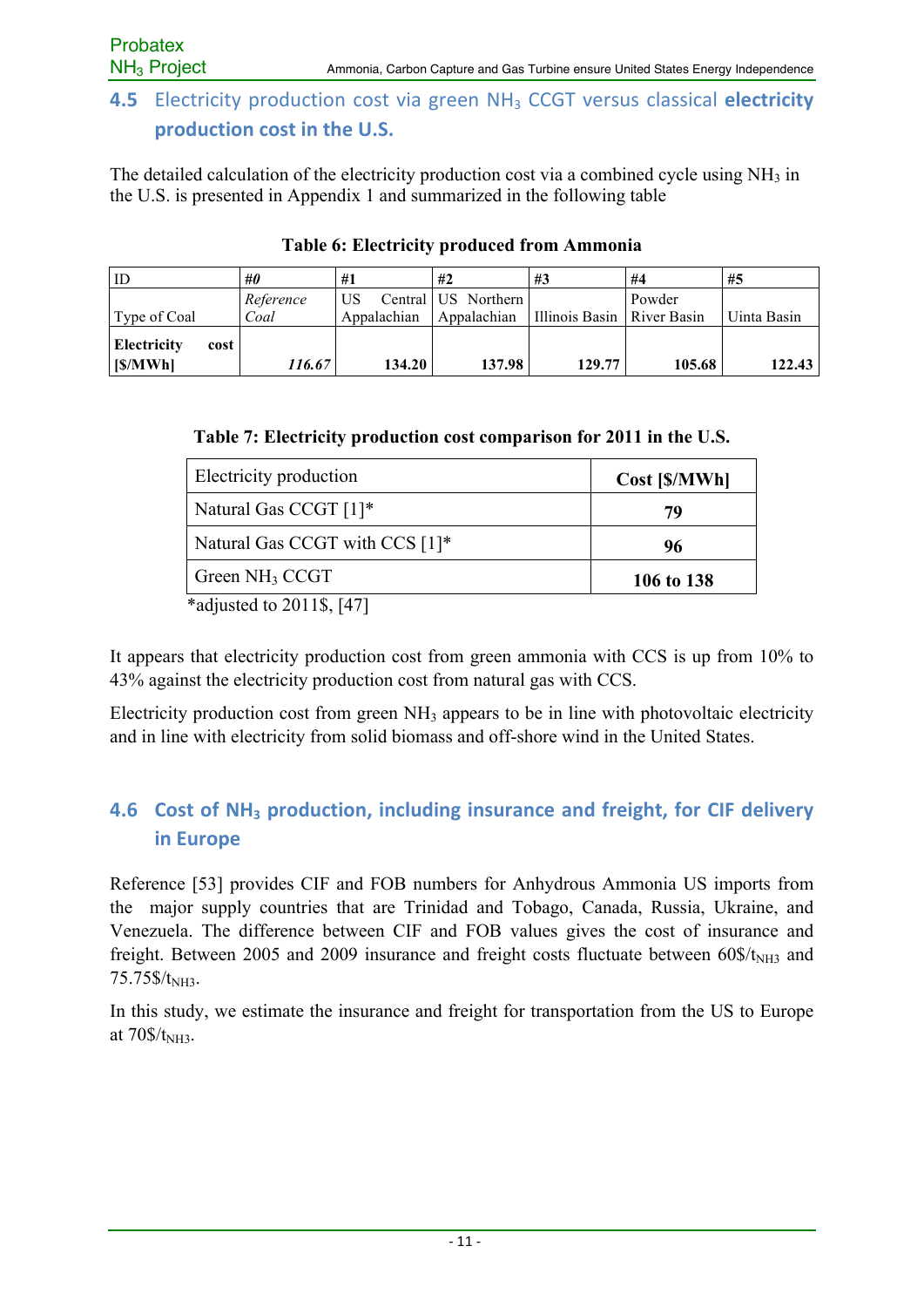| ID                                            | #0        | #1          | #2                  | #3                           | #4     | #5          |
|-----------------------------------------------|-----------|-------------|---------------------|------------------------------|--------|-------------|
|                                               | Reference | US          | Central US Northern |                              | Powder |             |
| Type of Coal                                  | Coal      | Appalachian | Appalachian         | Illinois Basin   River Basin |        | Uinta Basin |
| $\vert$ CIF cost of NH <sub>3</sub> , $\vert$ |           |             |                     |                              |        |             |
| $2011$ [\$/t]                                 | 358.80    | 407.73      | 418.26              | 395.37                       | 328.16 | 374.89      |

#### **Table 8: NH3 cost delivered CIF in Europe**

## **4.7 Electricity production cost via green NH<sub>3</sub> CCGT versus renewable energies in Europe**

The detailed calculation of the electricity production cost via a combined cycle using  $NH<sub>3</sub>$  in Europe is presented in Appendix 1.

#### **Table 9: Electricity production cost via green NH3 CCGT for 2011 in Europe**

| ID                          | #0        | #1          | #2                  | #3                           | #4     | #5          |
|-----------------------------|-----------|-------------|---------------------|------------------------------|--------|-------------|
|                             | Reference | US          | Central US Northern |                              | Powder |             |
| Type of Coal                | Coal      | Appalachian | Appalachian         | Illinois Basin   River Basin |        | Uinta Basin |
| Electricity cost<br>[S/MWh] | 132.62    | 148.40      | 151.80              | 144.41                       | 122.73 | 137.81      |

| <b>Production</b><br>way                           | <b>Feedstock cost in</b><br>2008 | <b>Production cost</b><br><b>S/MWh in 2008</b> | <b>Production cost</b><br>$$/MWh$ in 2011** | Country     |
|----------------------------------------------------|----------------------------------|------------------------------------------------|---------------------------------------------|-------------|
| Hydroelectric                                      |                                  | 74                                             | 75                                          | Sweden      |
| Solid biomass                                      | US\$69.06/MWh                    | 129                                            | 131                                         | Netherlands |
| <b>Biogas</b>                                      | US\$2.65/MWh                     | 79                                             | 80                                          | France      |
| On-shore wind                                      |                                  | 90                                             | 91                                          | France      |
| Off-shore wind                                     |                                  | 138                                            | 139                                         | Germany     |
| Photovoltaic                                       |                                  | 287                                            | 289***                                      | France      |
| Natural<br>Gas<br>CCGT(incl.<br>carbon<br>Cost)[1] |                                  | 90                                             | 91                                          | Belgium     |

#### **Table 10: Electricity production cost in Europe [1]\***

 $*$  interest rate of 5%.

\*\* adjusted to 2011 with [51]

\*\*\*PV electricity production market knows a fast decrease of its costs. Therefore production cost to take into account is evaluated to 0.15 \$/kWh in 2011 depending on the sun exposure.

Electricity production cost from green  $NH<sub>3</sub>$  appears to be in line with photovoltaic electricity and in line with electricity from solid biomass and off-shore wind in Europe.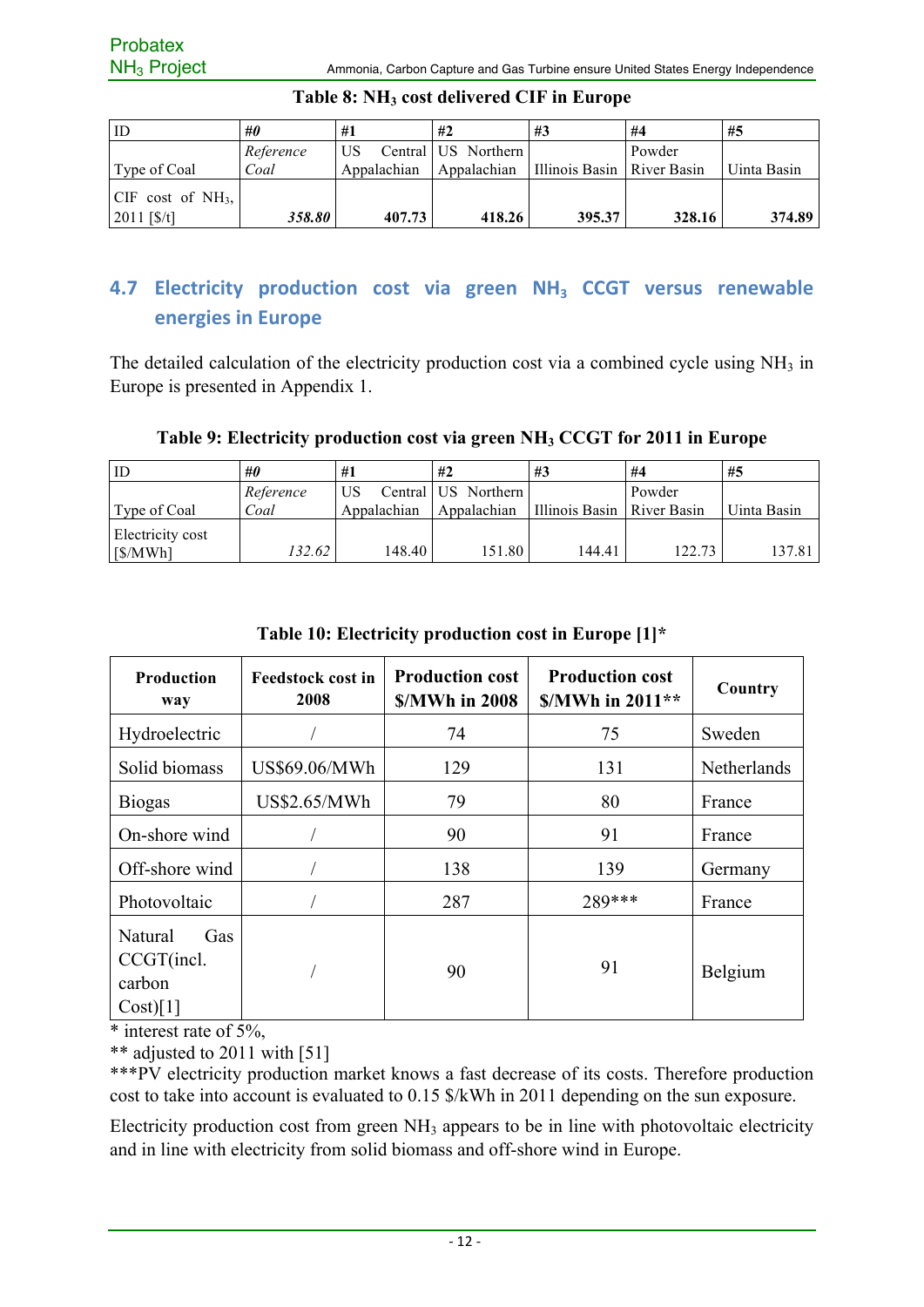## **5 Efficiency of the process versus efficiency of coal power plant**

At Table 11, the calculation of the energy efficiency of the global process is performed. For comparison, Table 12 provides efficiency figures for other coal fired power plants.

| <b>Efficiency: Coal to electricity</b>     |       |
|--------------------------------------------|-------|
| Coal to hydrogen (incl. CCS), % HHV<br>361 | 59    |
| Hydrogen to ammonia, % LHV [18]            | 81.8  |
| Ammonia to electricity, % LHV [39]         | 60    |
| Total energy efficiency, %                 | 28,98 |

#### **Table 12: Energy efficiency of coal power plant in the USA**

| Coal-fired power plant                   | <b>Efficiency, % LHV</b> |
|------------------------------------------|--------------------------|
| Pulverised coal PCC without CCS [1, USA] | 39                       |
| IGCC without CCS [1, USA]                | 39                       |
| IGCC with CCS [1, USA]                   | 32                       |
| IGCC with CCS [58]                       | $33 - 35$                |

The global process efficiency appears to be comparable to the one of a IGCC (Integrated Gasification Combined Cycle) with CCS (Carbon Capture & Storage).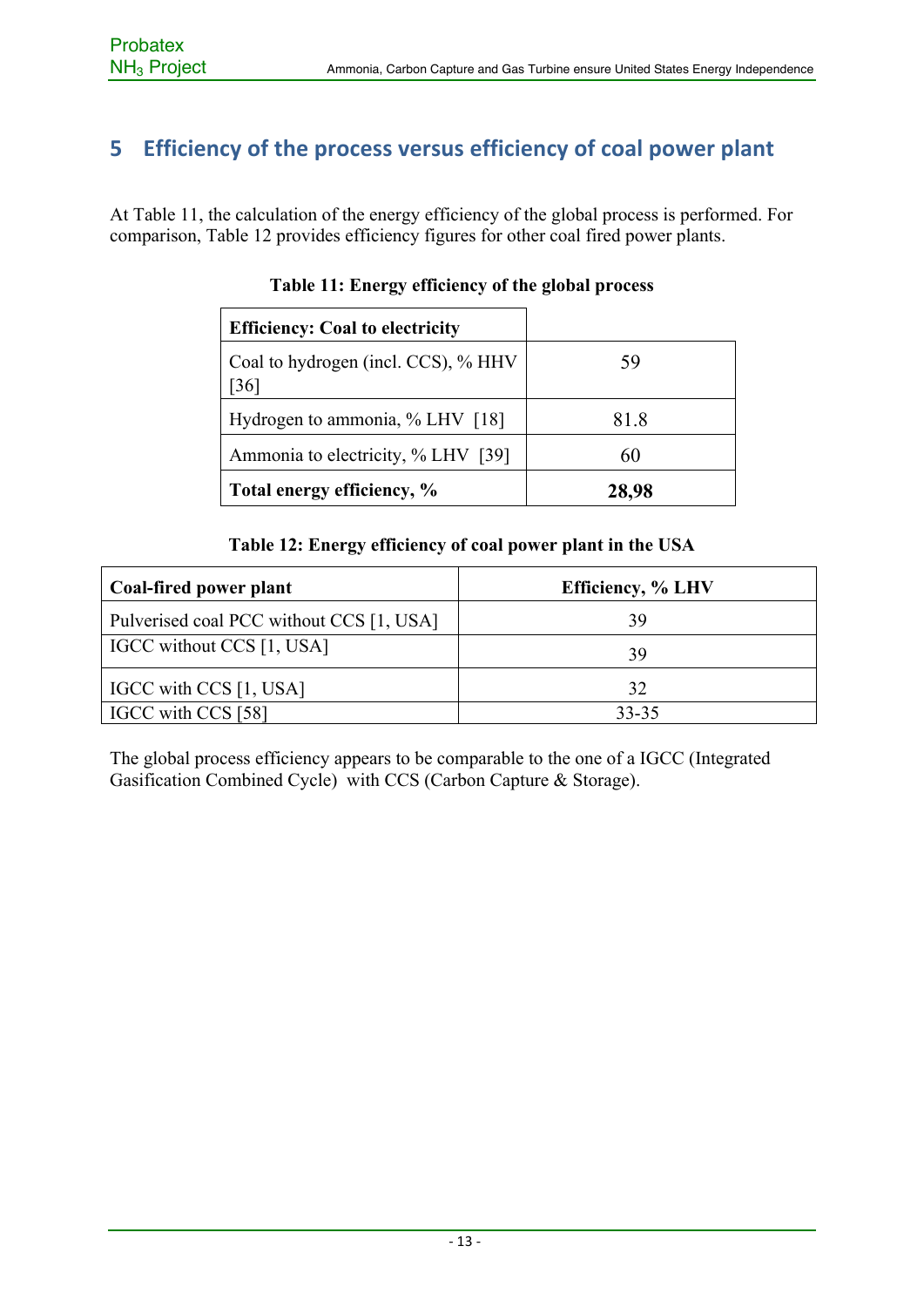## **6** Sequestration potential of carbon dioxide

#### **6.1 Potential**

Geological storage [42]: injecting  $CO<sub>2</sub>$  in dense form into a rock formation below the earth's surface. Porous rock formations that hold or have previously held fluids are particularly suitable for  $CO<sub>2</sub>$  storage.

Geological storage options [42]:

- Storage in depleted oil and gas reservoirs
- Use of  $CO<sub>2</sub>$  in enhanced oil and gas recovery (EOR)
- Deep saline formations (on- or off-shore)
- Enhanced coal bed methane recovery (demonstration phase)

"The U.S. Department of Energy (DOE) estimates overall potential for storage in the U.S. to be at 3,600 to 12,900 billion metric tons of  $CO<sub>2</sub>$ . Texas and Louisiana have the highest potential, while states like Maine, Vermont, and Wisconsin have no storage potential at all." [54]

#### **6.2 References**

| Project                                                  | Sequestration capacity            |
|----------------------------------------------------------|-----------------------------------|
| The Mountaineer Carbon Capture and Sequestration Project | $100 \text{ kt CO2/year}$         |
| Maasvlakte CCS Project – ROAD (2015) 1070 MWe            | $1100 \text{ kt CO2/year} (90\%)$ |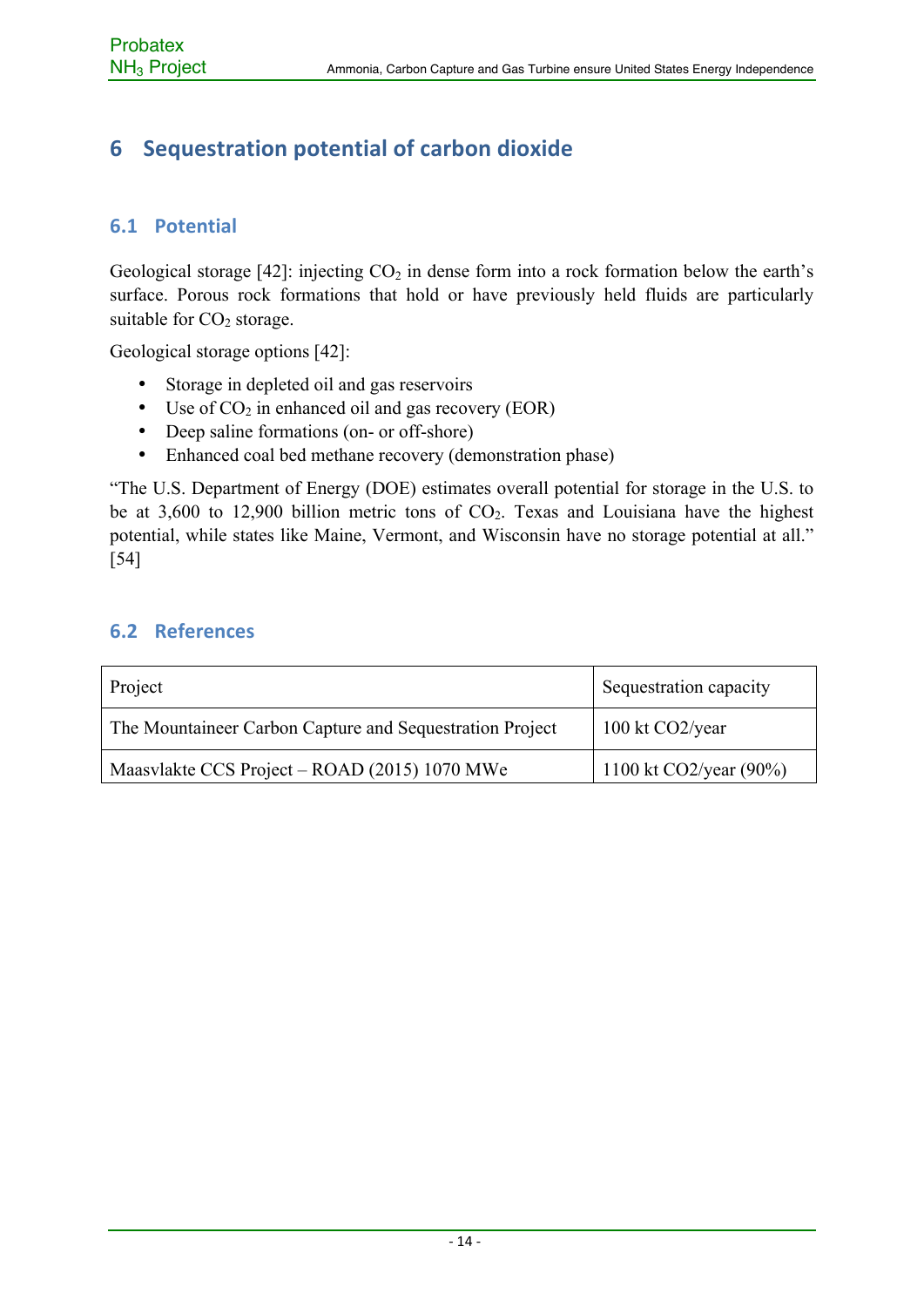## **7 Marketing**

The green ammonia market is closely linked to the  $CO<sub>2</sub>$  market.

The target is the reduction of  $CO<sub>2</sub>$  emissions.

Penalizing CO2 emissions is one way of achieving this objective.

Subsidizing green ammonia production is another route.

Both routes are hardly supported by the different countries.

The 'quotas idea' on the contrary could receive global agreement.

How does it work?

A Central Authority fixes a limit for the *global* CO<sub>2</sub> emissions.

A 'quota' is allocated to the companies limiting their *specific*  $CO<sub>2</sub>$  production.

These quotas can be purchased or sold.

How does it work for green ammonia?

If green ammonia, for instance, is bought by a European Power Plant its  $CO<sub>2</sub>$  quota permit will be increased by the relevant avoided  $CO<sub>2</sub>$  emissions. The resulting saved quota will become a free for trade benefit for the Company.

The 'quotas system' ensures flexibility and incentives for the green ammonia market with the guarantee of a *global* pollution limit. Since this is an upper limit it will not be reached.

In addition, this global pollution limit can be reduced gradually by the Central Authority.

The quota system is therefore an efficient tool for reducing  $CO<sub>2</sub>$  emissions.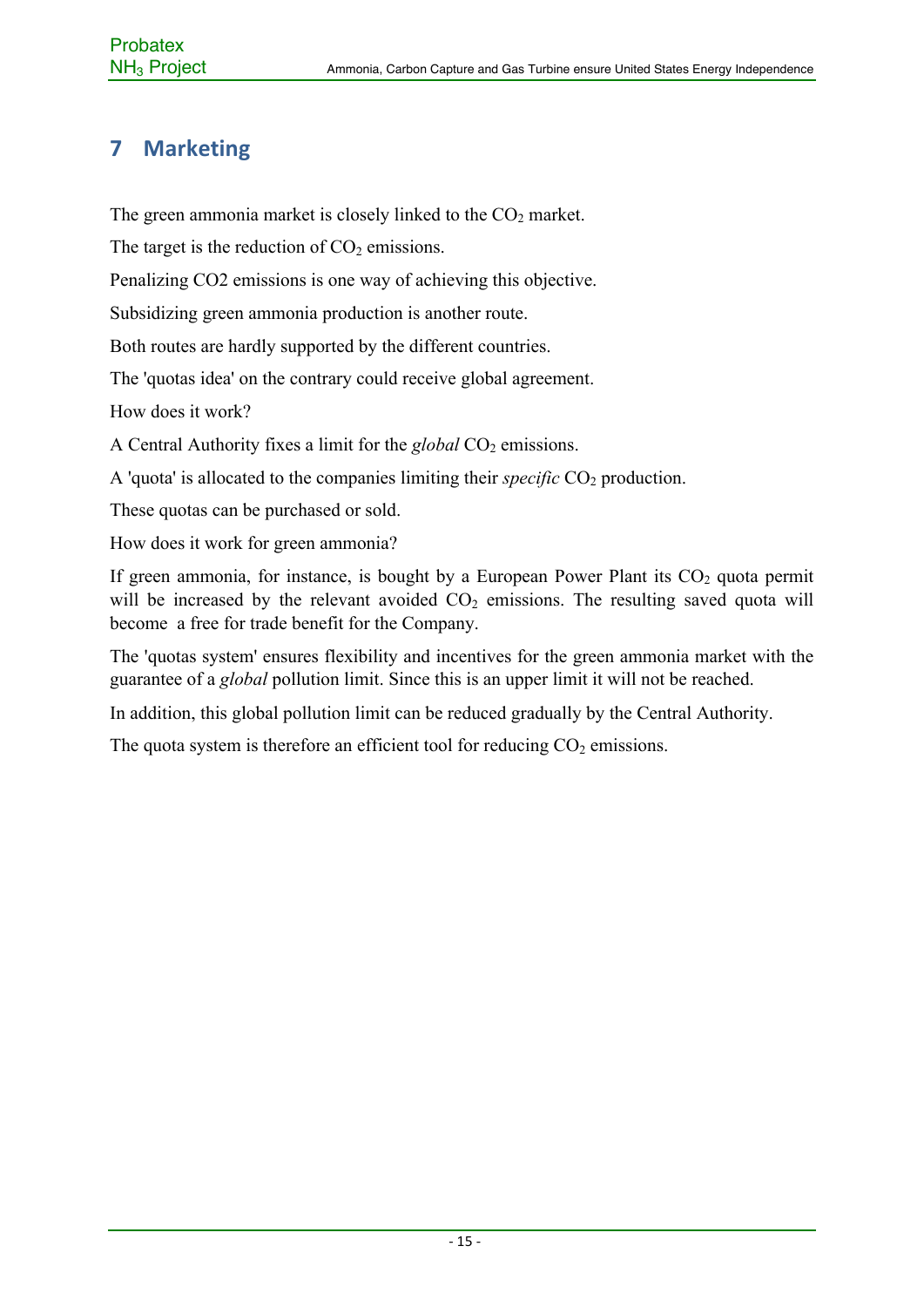## **8 Conclusion**

Going green deserves a serious debate. We have to pave the way for adequate solutions for the  $CO<sub>2</sub>$  emissions problem.

The first positive answer is given by the renewable and  $CO<sub>2</sub>$ -free energies: hydraulic, geothermal, biomass, wind and solar.

They are commonly accepted around the world.

Their *intermittent* action is so far complemented by the *continuous* action of *storable* fossil energies which, unfortunately, are also responsible for  $CO<sub>2</sub>$  emissions.

The  $CO<sub>2</sub>$  emissions problem is consequently not completely solved.

This study proposes *green ammonia from coal* as a substitute fuel for the fossil energies.

The CO2-free emissions, storability and competiveness represent its main *worldwide* benefits.

Green ammonia production *costs* ranging from 258 to 349 \$/t FOB US port must be compared with the non-green ammonia market *price* assessed at 560 \$/t FOB US port.

Biogas, off-shore wind and solar energy costs in Europe, respectively 80, 139, 289 \$/MWh, have to be compared with green ammonia energy costs ranging from 123 \$/MWh for coal from the Powder River Basin to 152 \$/MWH for coal from US Northern Appalachian.

The United States, China and Russia are all potential *producers* of green ammonia from coal*.* All these countries would find additional benefits in green ammonia since it replaces imported fossil fuels, ensures national energy independence, extends the energy-mix target, presents competitive green ammonia versus non-green ammonia on the international market and promotes the coal economy. Huge coal reserves, geographical situation, technology, economy and ecological concerns place the United States in a leading position in this respect.

On the other hand potential *consumer-countries* will find additional benefit in the extension of the green-energy-mix target.

Last but not least, the ' $CO<sub>2</sub>$  quota regulations' of some countries might be extended to other countries in order to reach an *international agreement* beneficial to all. Widely accepted in the European Community, the  $CO<sub>2</sub>$  quota regulations represent a serious asset for a green ammonia trade kick-off between the United States and the European Union.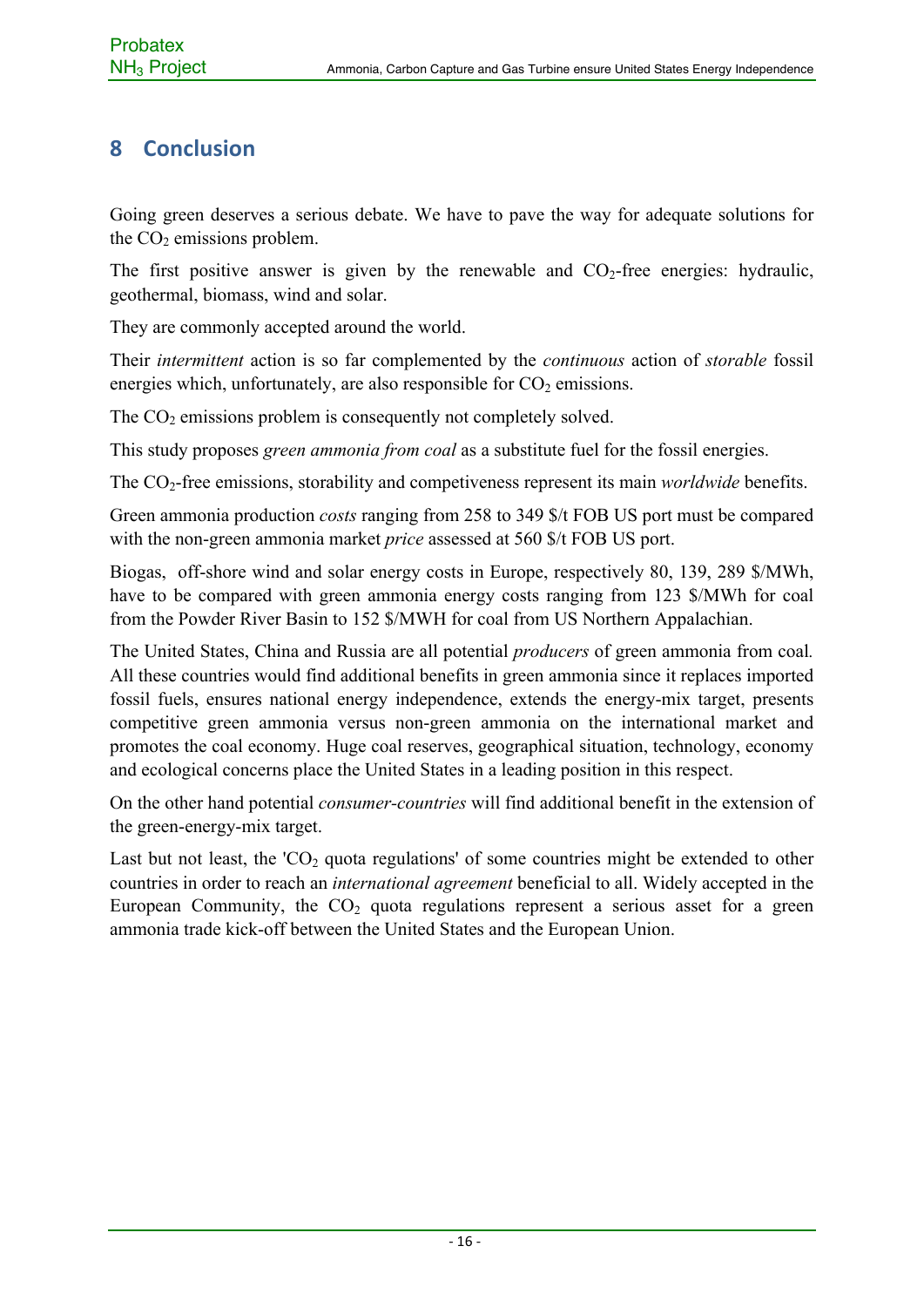## **9 Bibliography**

[1] International Energy Agency (IEA), Nuclear Energy Agency (NEA)*,Projected Costs of Generating Electricity - 2010 Edition* - *Executive Summary*

[2] Freris L., Infield D., *Les énergies renouvelables pour la production d'électricité*, Dunod, Paris, 2009

[3] PB Power, *Powering the nation* Update 2010

[4] The royal academy of engineering (UK), *The cost of generating electricity*, 2004

[5] IEA PVPS,*Energy from the desert-Executive Summary*, 2009

[6] Israel-India steering committee,*Energy tower for producing electricity and desalinated water without a collector*, 2001

[7] Sixth Framework Programme, New Energy Externalities Developments for Sustainbility (NEEDS), *Cost development-an analysis based on experience curve,* 2004-2006

[8] Quoilin S., *Les centrales solaires à concentration*, 2007, Université de Liège

[9] Van Ryzin J, Grandelli P, Lipp D. et al., *The hydrogen economy of 2050: OTEC driven?*, Oceans (2005) 3:2675-2682

[10] Plocek T., laboy M., Marti J.,*Ocean thermal energy conversion (OTEC): technical viability, cost projections and development strategies*, 2009, Offshore Technology Conference

[11] A. Rabl, J.V.Spadaro, *Les coûts externes de l'électricité*, Revue de l'énergie, No.525, Mars-Avril 2001

[12] Ivy J., *Summary of electrolytic hydrogen production,* Milestone completion report, NREL/MP-560-36734, Sept 2004

[13] Statoil, *HydrogenTechnologies: World leader in electrolysis for hydrogen solutions,* 2009

[14]Sixth Framework Programme, NEEDS, *Generation, of the energy carrier hydrogen. In context with electricity buffering generation through fuel cells*, 2004-2008

[15] Kroposki et al., *Electrolysis: Information and opportunities for electric power utilities,*  NREL, technical report, NREL/TP-581-40605, September 2006

[16] Bello B., Junker M., *Large scale electrolysers,* Alphea hydrogene, 2006

[17] Sigurvinson J., Werkoff F., *On the cost of the hydrogen produced by alkaline electrolysis,* Proceedings International Hydrogen Energy Congress and Exhibition IHEC2005

[18]Bartels J., Pate M., *A feasibility study of implementing an Ammonia Economy*, Iowa State University, December 2008

[19] Gruhn S., *Wind to ammonia,* Freedom Fertilizer

[20] *Ammonia Prices and Pricing Information*, sur http://www.icis.com/v2/chemicals/9075153/ammonia/pricing.html, page consultée le 28/02/11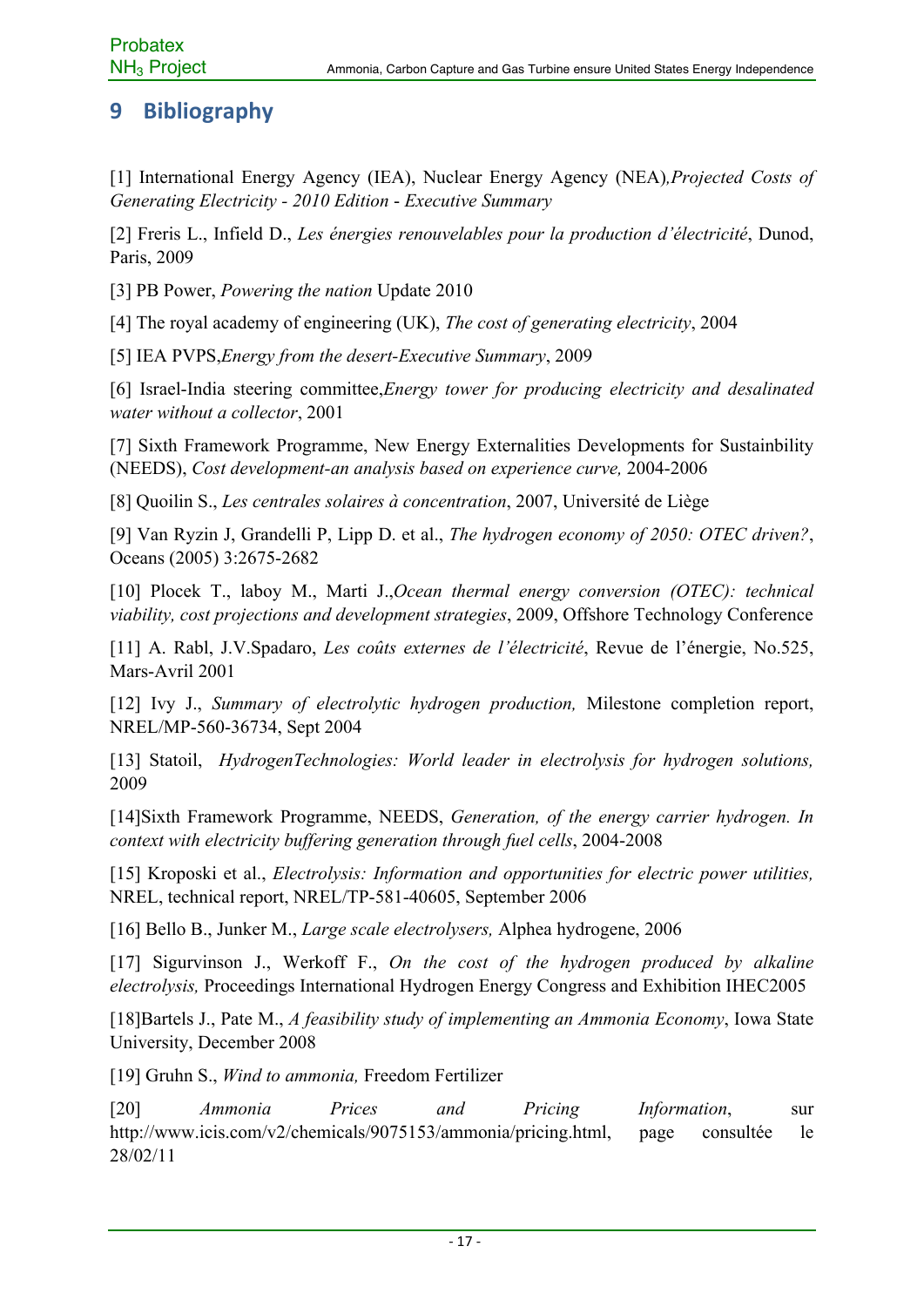[21] U.S. Energy Information Administration – Independent Statistics and Analysis, *Gasoline and Diesel Fuel Update*, sur http://tonto.eia.doe.gov/oog/info/gdu/gasdiesel.asp, page consultée le 06/03/11

[22] Porter S., *Hydrogen generation from electrolysis: 100 kgH2/day trade study,* Proton energy systems, June 2008

[23] Ganley et al., *Solid State Ammonia Synthesis,* NHThree LLC, October 2007

[24] International Energy Agency, *World Energy Outlook 2009*

[25] International Energy Agency,*Key World Energy Statistics*, 2010

[26] BP, *Statistical Review of World Energy 2010*

[27] World Energy Council, *Comparison of energy systems using life cycle assessment*, July 2004

[28] GIEC, *Bilan 2007 des changements climatiques: Rapport de synthèse*, 2008

[29] Energy Information Administration, *Annual Energy Outlook 2010*, December 2009, sur http://en.wikipedia.org/wiki/Cost of electricity by source, page consultée le 14/09/10, article mis à jour le 13/09/10

[30] California Regulatory Agencies, 2008, sur http://www.sourcewatch.org/index.php?title=Comparative electrical generation costs, page consultée le 04/08/10, article mis à jour le 27/01/10

[31] Idaho National Laboratory, 2005, sur http://hydropower.inel.gov/hydrofacts/plant\_costs.shtml, consultée le 05/11/10, article mis à jour le 18/07/10

[32] Ocean Thermal Bob Energy (www.seasolarpower.com), sur http://en.wikipedia.org/wiki/OTEC, page consultée le 27/07/10, article mis à jour le 27/07/10

[33]World Energy Council, *2010 Survey of Energy Resources*

[34] Ammonia Fuel Network, http://www.ammoniafuelnetwork.org/

[35] Procédé Haber, sur http://fr.wikipedia.org/wiki/Proc%C3%A9d%C3%A9\_Haber

 [36] Gray D., Tomlinson G., *Hydrogen from coal*, Mitretek Technical Paper, MTR 2002-31, July 2002

[37] Vercruysse E., De Neyer E., *Ammonia, a renewable fuel with zero CO<sub>2</sub> emissions*, Probatex sc, July 2011

[38] Starr F., *Integrated Gasification Combined Cycle for Carbon Capture, IGCC plus CCS – an objective analysis*, a Claverton Group Conference Paper, February 2009

[39] Karabeyoglu A., Evans B., Selection of NH<sub>3</sub> for Gas Turbine Use, Space Propulsion Group Inc.,  $8<sup>th</sup> NH<sub>3</sub>$  Conference, September 2011

[40] CCS Maasvlakte (ROAD-project), *Concept-notitie reikwijdte en detailniveau*, September 2010

[41] Maasvlakte CCS Project, *Non-confidential FEED study report* – Special report for the Global Carbon Capture and Storage Institute, November 2011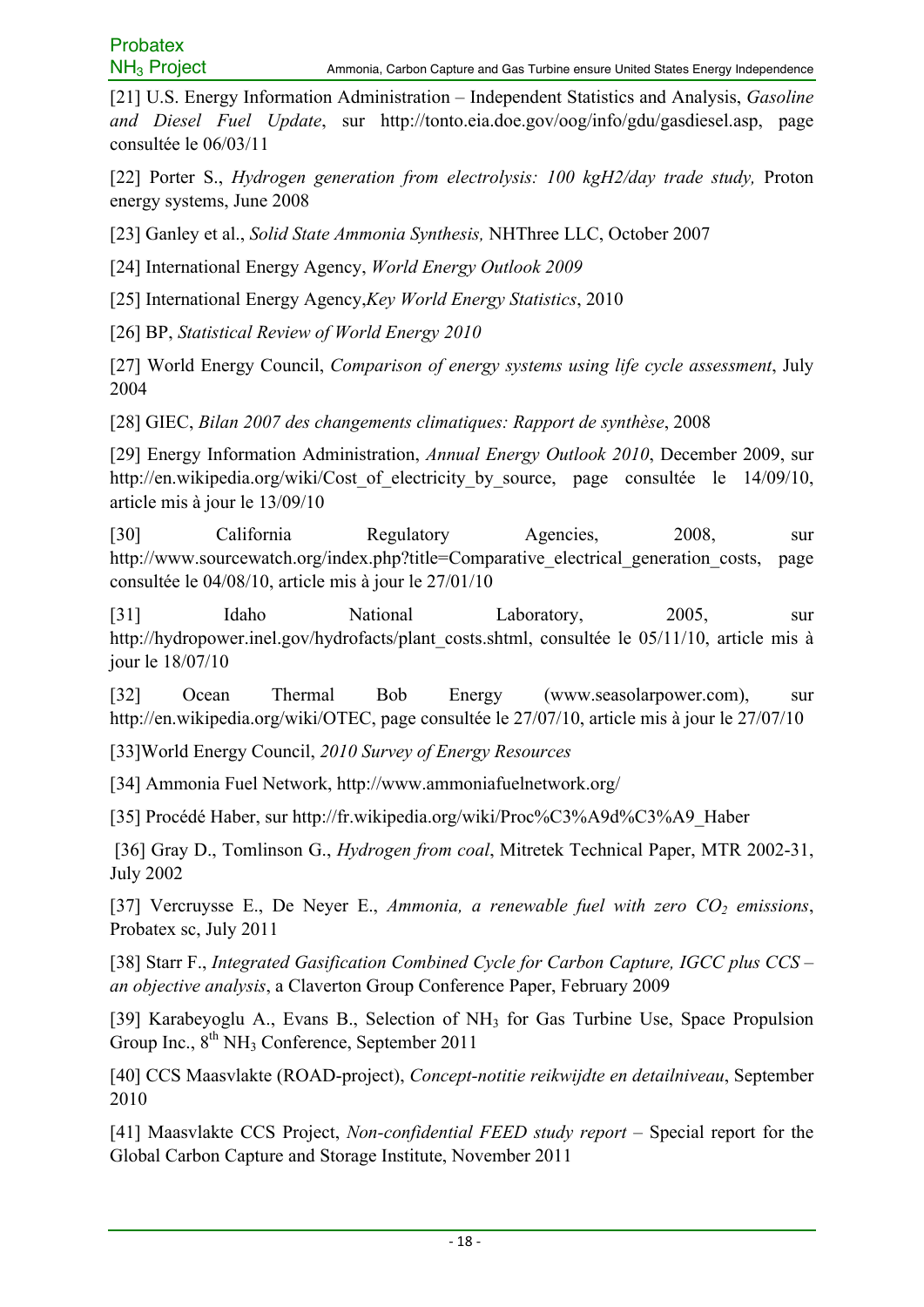[42] Rapport special du GIEC, Piégeage et stockage du dioxyde de carbone, Résumé à l'intention des décideurs et Résumé technique, septembre 2005

[43] ICIS pricing, *Ammonia Prices and Pricing Information*, September 2011, http://www.icis.com/Articles/2007/11/01/9075153/ammonia-prices-and-pricinginformation.html

[44] Chemical Engineering, Current economic trends, http://www.che.com/business\_and\_economics/plant\_cost\_index/, 26/06/12

[45] Curry Hydrocarbons Inc., Chemical Engineering Plant Cost Index, http://www.curryhydrocarbons.ca/downloads.htm, 26/06/12

[46] BP, Statistical Review of World Energy 2012

[47] http://www.usinflationcalculator.com/

[48] U.S. Energy Information Administration, *Coal News and Markets*, http://www.eia.gov/coal/news\_markets/, 25 June 2012

[49] IEA, *Key World Energy Statistics*, 2011

[50] European Central Bank, Euro exchange rates USD, http://www.ecb.int/stats/exchange/eurofxref/html/eurofxref-graph-usd.en.html

[51] http://france-inflation.com/calculateur\_inflation.php

[52] Iowa Energy Center, *NH3 fuel brochure*, http://www.iowaenergycenter.org/grant-andresearch-library/nh3-fuel-brochure/

[53] TradeData International Pty Ltd, *U.S.A. imports of anhydrous ammonia*, TradeData International Analysis Report, 18 November 2009

[54] World Resources Institute, *Carbon Capture and Sequestration (CCS) and Underground Capacity*, April 2010, http://www.wri.org/stories/2010/04/carbon-capture-and-sequestrationccs-and-underground-capacity

[55] Pour la Science, *Energies à volonté – Rendre le charbon propre*, Dossier 69, p24-29, octobre-décembre 2010

[56] Holt N., EPRI, *Gasification & IGCC – Design Issues & Opportunities*, presented at the GCEP Advanced Coal Workshop, Provo – Utah, March 2005

[57] Maurstad O., *An Overview of Coal based Integrated Gasification Combined Cycle (IGCC) Technology*, Laboratory for Energy and the Environment, September 2005

[58] Dr Fred Starr, *Integrated Gasification Combined Cycle for Carbon Capture and Storage*, Claverton Energy, February 2009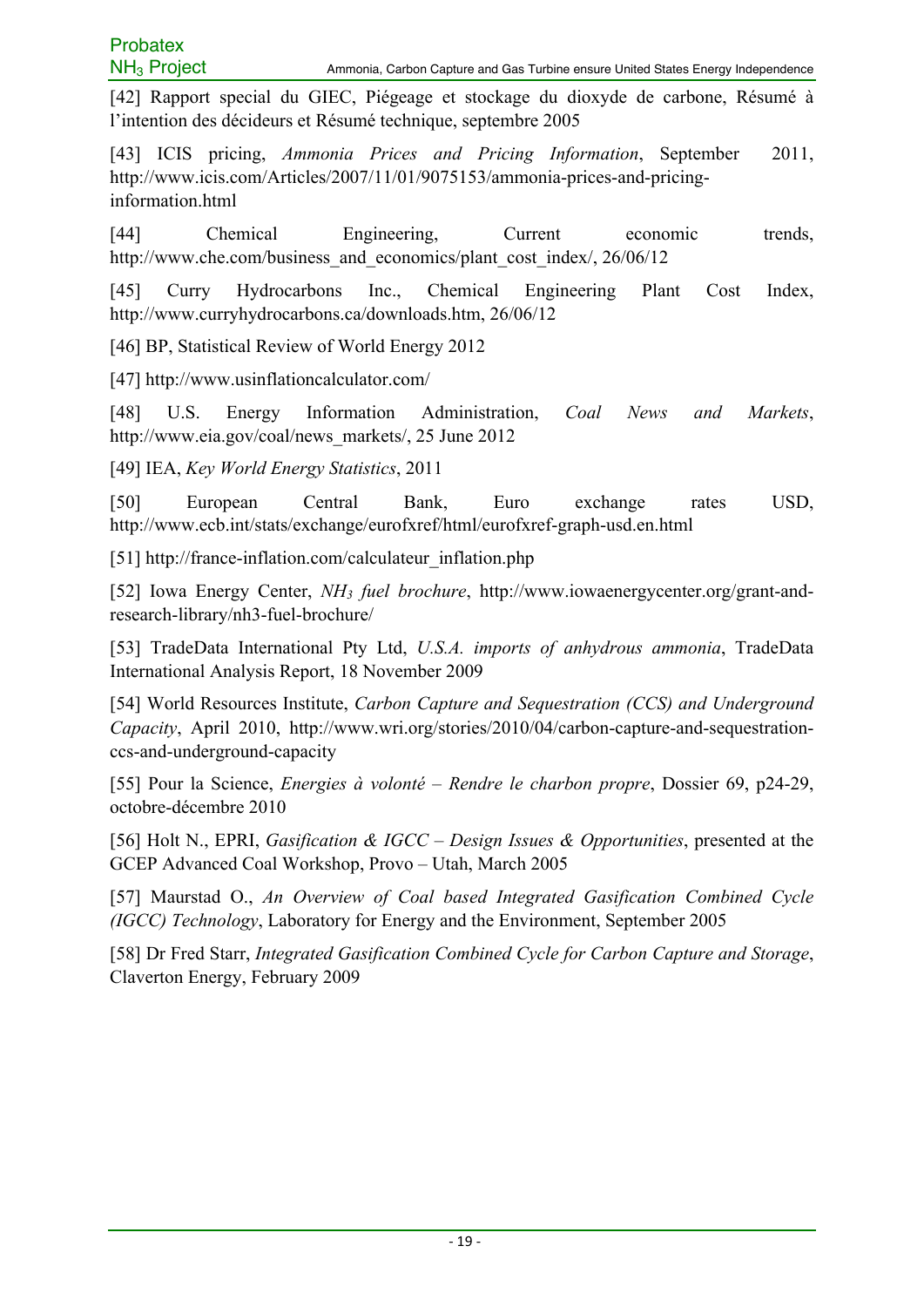## **Appendix 1 - Computation details**

This appendix provides details of computations. Column #0 figures are eighter figures extracted of ref [36] that studies the gasification of coal with sequestration of CO2 and by mean of the GE Energy quench gasifier. Column #0 also contains common data and figures that are not dependent of the type of coal. Column #1 to #5 contain computation for different coal currently extracted and sold in the United States.

| ID                  | #0                                     | #1                               | #2                                   | #3                              | #4                           | #5          |
|---------------------|----------------------------------------|----------------------------------|--------------------------------------|---------------------------------|------------------------------|-------------|
| <b>Type of Coal</b> | <b>Ref Coal</b><br>used by ref<br>[36] | <b>US Central</b><br>Appalachian | US<br><b>Northern</b><br>Appalachian | <b>Illinois</b><br><b>Basin</b> | Powder<br><b>River Basin</b> | Uinta Basin |

| 1. Coal description                                                           |           |           |           |           |           |           |
|-------------------------------------------------------------------------------|-----------|-----------|-----------|-----------|-----------|-----------|
| (description of the coal used as feed stock for<br>computation in this study) |           |           |           |           |           |           |
| Reference                                                                     | 1998 [36] | 2012 [48] | 2012 [48] | 2012 [48] | 2012 [48] | 2012 [48] |
| Price [\$/t]                                                                  | 27.30     | 61.84     | 70.99     | 51.26     | 9.37      | 39,13     |
| HHV [Btu/lb]                                                                  | 10.665    | 12.500    | 13.000    | 11.800    | 8.800     | 11.700    |
| HHV Ratio (reference is Coal #0)                                              | 1.00      | 1,17      | 1,22      | 1,11      | 0,83      | 1,10      |

| 2. Hydrogen (H2) cost computation                                            |            |  |  |  |
|------------------------------------------------------------------------------|------------|--|--|--|
| <b>H2</b> characteristics                                                    |            |  |  |  |
| LHV [kJ/kg]                                                                  | 120.500,00 |  |  |  |
| HHV [kJ/kg]                                                                  | 141.000,00 |  |  |  |
| Densité [kg/Nm <sup>3</sup> ]                                                | 0,09       |  |  |  |
| <b>Gasification of Coal to H2</b>                                            |            |  |  |  |
| Gasifier technical data (ref [36])                                           |            |  |  |  |
| Technology: GE Energy quench gasifier                                        |            |  |  |  |
| Carbon Sequestration method: PSA (pressure swing<br>adsorption)              |            |  |  |  |
| Carbon Sequestration percentage                                              | 87%        |  |  |  |
| Electricity Production: HRSG (heat recovery steam<br>generator)              |            |  |  |  |
| HHV efficiency %                                                             | 59,00      |  |  |  |
| Extra electric power [MW]                                                    | 26,90      |  |  |  |
| H2 production [t/day]                                                        | 281,10     |  |  |  |
| <b>Capital Cost</b>                                                          |            |  |  |  |
| Reference instalation : [18], table7, Gray &T.1 NH3<br>Plant size of 281 t/d |            |  |  |  |
| Capital cost 2007 [Million \$]                                               | 562,00     |  |  |  |
| Capital Cost Index 2011/2007                                                 | 1,11       |  |  |  |
| Capital cost MM en 2011                                                      | 626,50     |  |  |  |
| <b>IRR</b>                                                                   | 0,05       |  |  |  |
| <b>Plant life</b>                                                            | 25,00      |  |  |  |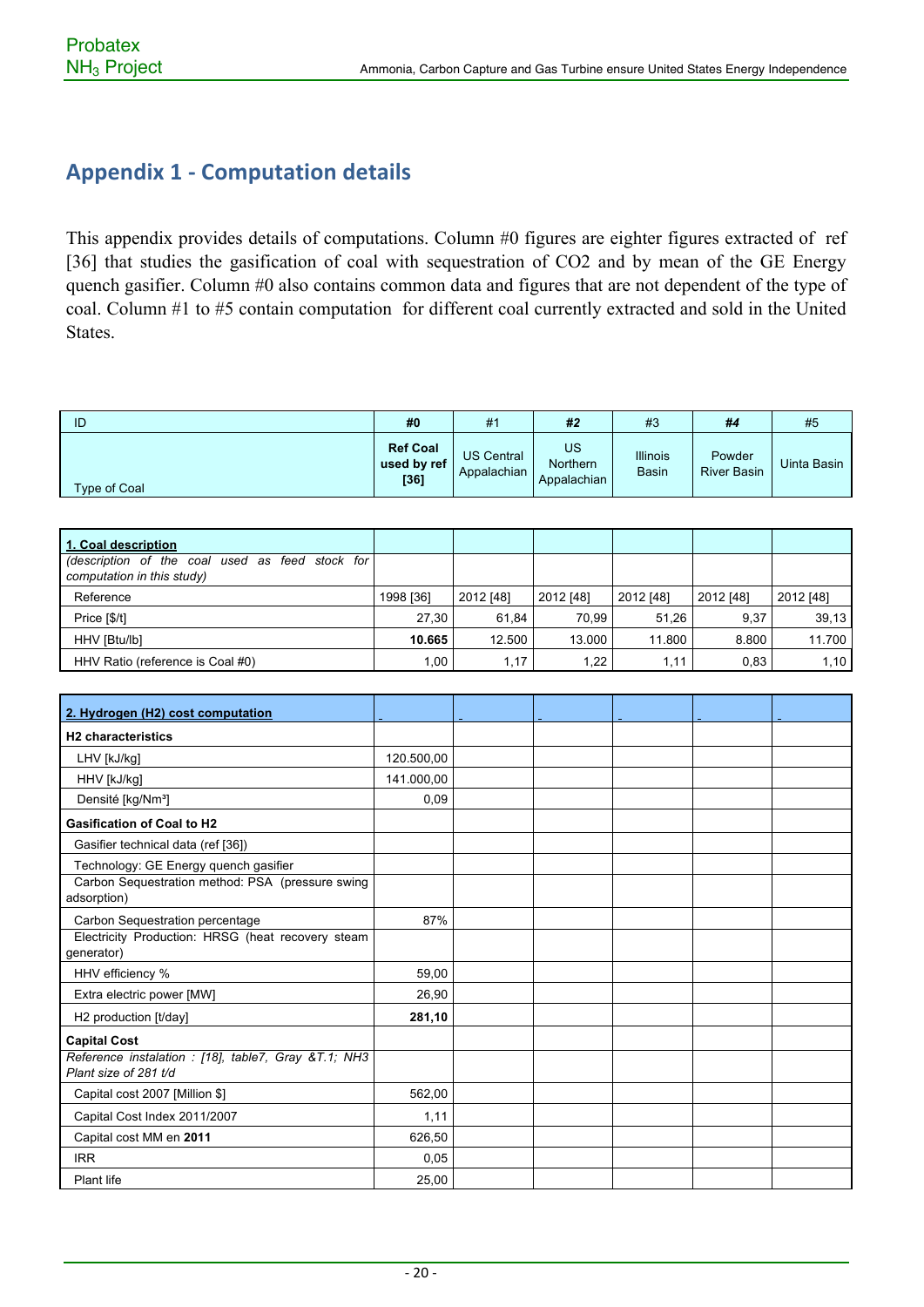| ID                                                                                                     | #0                                       | #1                               | #2                                   | #3                              | #4                           | #5          |
|--------------------------------------------------------------------------------------------------------|------------------------------------------|----------------------------------|--------------------------------------|---------------------------------|------------------------------|-------------|
| <b>Type of Coal</b>                                                                                    | <b>Ref Coal</b><br>used by ref<br>$[36]$ | <b>US Central</b><br>Appalachian | US<br><b>Northern</b><br>Appalachian | <b>Illinois</b><br><b>Basin</b> | Powder<br><b>River Basin</b> | Uinta Basin |
| Capacity factor                                                                                        | 0,85                                     |                                  |                                      |                                 |                              |             |
| <b>Operating Cost</b>                                                                                  |                                          |                                  |                                      |                                 |                              |             |
| Operating cost over plant lifetime, 1998<br>[M\$]<br>([36] Net operating cost - Coal)                  | 26,40                                    |                                  |                                      |                                 |                              |             |
| Cost Index 2011/1998                                                                                   | 1,50                                     |                                  |                                      |                                 |                              |             |
| Operating cost over plant lifetime, 2011 [M\$]                                                         | 39,70                                    |                                  |                                      |                                 |                              |             |
| <b>Annuity</b>                                                                                         |                                          |                                  |                                      |                                 |                              |             |
| Annuity [\$/d]<br>(including the capital cost and the Operating cost<br>over plant lifetime)           | 152.355,99                               |                                  |                                      |                                 |                              |             |
| Coal                                                                                                   |                                          |                                  |                                      |                                 |                              |             |
| Price [\$/t]                                                                                           | 27,30                                    | 61,84                            | 70,99                                | 51,26                           | 9,37                         | 39,13       |
| Coal consumption (=3000 / HHV Ratio) [tons/day]                                                        | 3.000,00                                 | 2.559,60                         | 2.461,15                             | 2.711,44                        | 3.635,80                     | 2.734,62    |
| Coal cost [\$/d]                                                                                       | 81.900.00                                | 158.284,81                       | 174.714,48                           | 138.981,61                      | 34.066,12                    | 107.011,11  |
| Water                                                                                                  |                                          |                                  |                                      |                                 |                              |             |
| Water consumption [m3/d]                                                                               | 9.000,00                                 | 9.000,00                         | 9.000,00                             | 9.000,00                        | 9.000,00                     | 9.000,00    |
| Water cost [\$/d]                                                                                      | 9.000,00                                 | 9.000,00                         | 9.000,00                             | 9.000,00                        | 9.000,00                     | 9.000,00    |
| <b>CO2 Management</b>                                                                                  |                                          |                                  |                                      |                                 |                              |             |
| Cost of CO2 transport [\$/tCO2]                                                                        | 1,00                                     |                                  |                                      |                                 |                              |             |
| Cost of CO2 sequestration [\$/tCO2]                                                                    | 3,00                                     |                                  |                                      |                                 |                              |             |
| Cost of monitoring [\$/tCO2]                                                                           | 0,30                                     |                                  |                                      |                                 |                              |             |
| Total CO2 cost 2002 [\$/tCO2]                                                                          | 4,30                                     |                                  |                                      |                                 |                              |             |
| Total CO2 cost 2011 [\$/tCO2]                                                                          | 5,38                                     |                                  |                                      |                                 |                              |             |
| CO2 to sequester [Mtco2/y]<br>(computed for the reference and estimated equal for<br>other coal types) | 3.224,35                                 | 3.224,35                         | 3.224,35                             | 3.224,35                        | 3.224,35                     | 3.224,35    |
| CO2 to sequester $[t_{CO2}/d]$                                                                         | 8.833,85                                 | 8.833,85                         | 8.833,85                             | 8.833,85                        | 8.833,85                     | 8.833,85    |
| Cost of sequestration [\$/d]                                                                           | 47.526,09                                | 47.526,09                        | 47.526,09                            | 47.526,09                       | 47.526,09                    | 47.526,09   |
| Cost H2 2011 [\$/t]                                                                                    | 1.034,44                                 | 1.306,18                         | 1.364,63                             | 1.237,51                        | 864,28                       | 1.123,78    |

| 2. Avoided CO <sub>2</sub> cost                                  |           |          |          |          |        |          |
|------------------------------------------------------------------|-----------|----------|----------|----------|--------|----------|
| <b>Assumption: cost of CO2 <math>\beta/t_{\text{co2}}</math></b> | 24.00     |          |          |          |        |          |
| Avoided Cost of CO2 [\$/d]                                       | 21.336,00 |          |          |          |        |          |
| Avoided Cost of CO2 $[$/t_{NH3}]$                                | 75.90     | 75.90    | 75.90    | 75.90    | 75.90  | 75,90    |
| Adjusted $H_2$ cost $\frac{1}{2}$ /t]                            | 958,54    | 1.230,28 | 1.288,72 | 1.161,61 | 788,37 | 1.047,87 |

 $\overline{a}$ 

 $\overline{a}$ 

 $\overline{a}$ 

 $\mathbf{r}$ 

*Note: this Adjusted cost of Hydrogen will be presented and taken into account as an alternative in the following computation.*  $\mathbf{r}$ 

| 3. Ammonia NH <sub>3</sub> Cost computation |           |  |  |  |
|---------------------------------------------|-----------|--|--|--|
| NH3 characteristics                         |           |  |  |  |
| LHV [kJ/kg]                                 | 18.646,00 |  |  |  |
| HHV [kJ/kg]                                 | 22.500,00 |  |  |  |
| Density [kg/Nm <sup>3</sup> ]               | 0,76      |  |  |  |
| l Ammonia Plant technical Data              |           |  |  |  |
| Technology: Haber-Bosch                     |           |  |  |  |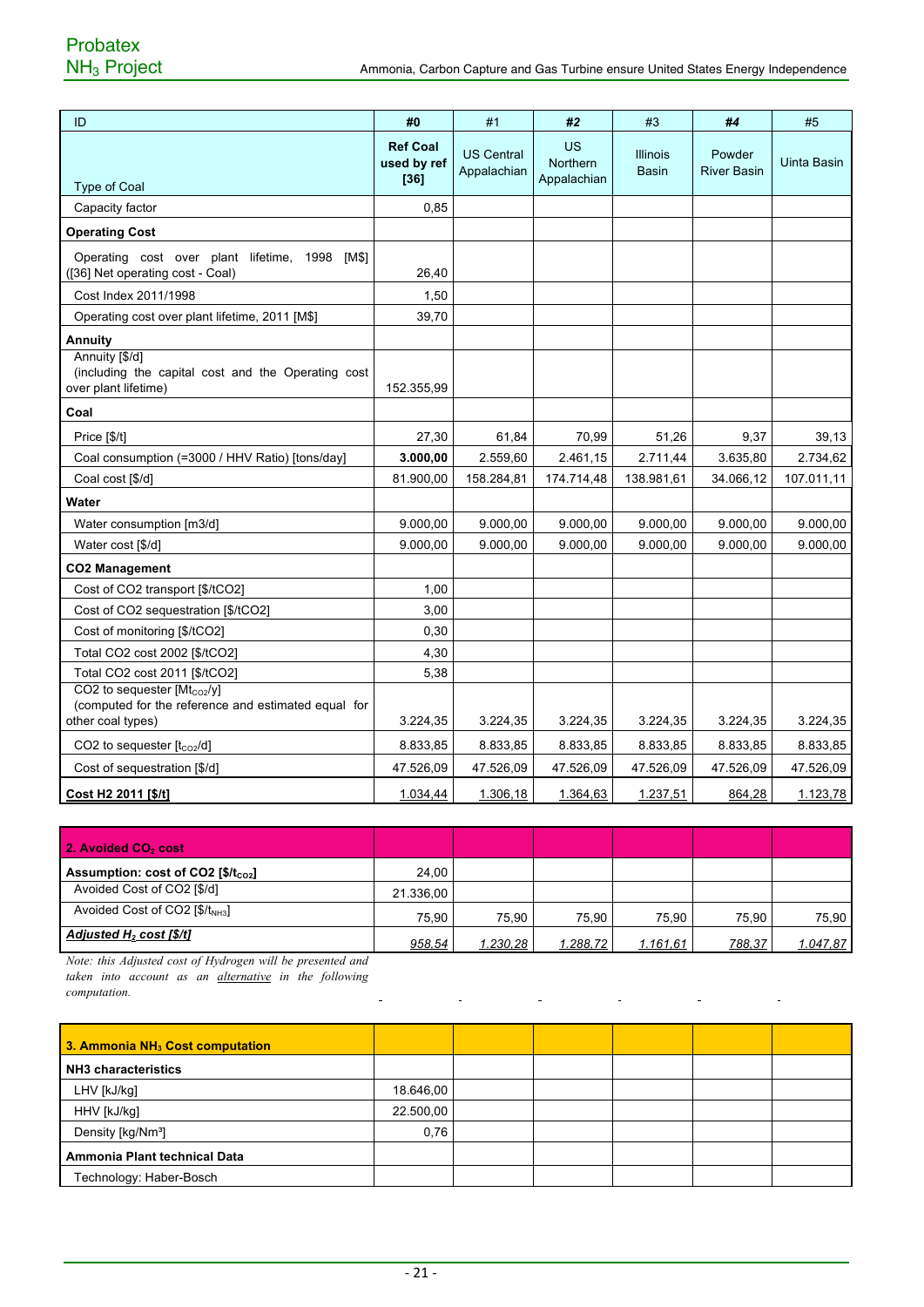| ID                                                                                         | #0                                       | #1                               | #2                            | #3                              | #4                           | #5                |
|--------------------------------------------------------------------------------------------|------------------------------------------|----------------------------------|-------------------------------|---------------------------------|------------------------------|-------------------|
| <b>Type of Coal</b>                                                                        | <b>Ref Coal</b><br>used by ref<br>$[36]$ | <b>US Central</b><br>Appalachian | US<br>Northern<br>Appalachian | <b>Illinois</b><br><b>Basin</b> | Powder<br><b>River Basin</b> | Uinta Basin       |
| Mass efficiency H-B                                                                        | 98%                                      |                                  |                               |                                 |                              |                   |
| Electricity consumption [kWh/kg <sub>NH3</sub> ]                                           | 0,39                                     |                                  |                               |                                 |                              |                   |
| H2 consumption [kg/kg <sub>NH3</sub> ]                                                     | 0,18                                     |                                  |                               |                                 |                              |                   |
| Production [kg/d]                                                                          | 1.561.042,0<br>0                         |                                  |                               |                                 |                              |                   |
| <b>Capital Cost</b>                                                                        |                                          |                                  |                               |                                 |                              |                   |
| Reference instalation : [18], table12, Gray &T.1 NH3<br>Plant size of 1650 t/d             |                                          |                                  |                               |                                 |                              |                   |
| Capital cost 2007 [\$]                                                                     | 203.000.00<br>0                          |                                  |                               |                                 |                              |                   |
| Capital Cost Index 2011/2007                                                               | 1,11                                     |                                  |                               |                                 |                              |                   |
|                                                                                            | 226.298.24<br>8,95                       |                                  |                               |                                 |                              |                   |
| Capital cost 2011 [\$]<br>Interest rate IRR                                                | 5%                                       |                                  |                               |                                 |                              |                   |
| Lifetime [years]                                                                           | 30                                       |                                  |                               |                                 |                              |                   |
| Capacity factor                                                                            | 90%                                      |                                  |                               |                                 |                              |                   |
| <b>Operating Cost</b>                                                                      |                                          |                                  |                               |                                 |                              |                   |
| Annual O&M cost [% invest.]                                                                | 4%                                       |                                  |                               |                                 |                              |                   |
| O&M cost [\$/d]                                                                            | 24.799,81                                |                                  |                               |                                 |                              |                   |
| <b>Annuity</b>                                                                             |                                          |                                  |                               |                                 |                              |                   |
| Annuity [\$/d]                                                                             | 44.812,86                                |                                  |                               |                                 |                              |                   |
| Annuity [\$/y]                                                                             | 14.721.025,<br>85                        |                                  |                               |                                 |                              |                   |
| Electricity                                                                                |                                          |                                  |                               |                                 |                              |                   |
| Electricity Cost [\$/kWh]                                                                  | 0,07                                     |                                  |                               |                                 |                              |                   |
|                                                                                            | 608.806,3                                |                                  |                               |                                 |                              |                   |
| Electricity consumption ( of the H-B process) [kWh/d]                                      | 8                                        |                                  |                               |                                 |                              |                   |
| Requisite power[ MW]<br>Net Power (including power recovered from the<br>Gaification) [MW] | 25,37<br>$-1,53$                         |                                  |                               |                                 |                              |                   |
| Electricity consumption (including energy recovered<br>from the gasification) [kWh/d]      | 0,00                                     |                                  |                               |                                 |                              |                   |
| Cost of electricity [\$/d]                                                                 | 0,00                                     |                                  |                               |                                 |                              |                   |
| Hydrogen (H <sub>2</sub> )                                                                 |                                          |                                  |                               |                                 |                              |                   |
| H2 cost [\$(t]                                                                             | 1.034,44                                 | 1.306,18                         | 1.364,63                      | 1.237,51                        | 864,28                       | 1.123,78          |
| H2 cost (incl.CO <sub>2</sub> Avoided costs) [\$/t]                                        | 958.54                                   | 1.230.28                         | 1.288,72                      | 1.161.61                        | 788,37                       | 1.047.87          |
| H <sub>2</sub> consumption $[tH2/d]$                                                       | 281,10                                   |                                  |                               |                                 |                              |                   |
| H2 cost [\$/d]                                                                             | 290.782,08                               | 367.166,89                       | 383.596,56                    | 347.863,69                      | 242.948,20                   | 315.893,19        |
| H2 cost (incl.CO2 Avoided costs) [\$/d]                                                    | 269.446,08                               | 345.830,89                       | 362.260,56                    | 326.527,69                      | 221.612,20                   | <u>294.557,19</u> |
| Total                                                                                      |                                          |                                  |                               |                                 |                              |                   |
| Daily cost without transport [\$/d]                                                        | 360.394,75                               | 436.779,56                       | 453.209,23                    | 417.476,36                      | 312.560,87                   | 385.505,86        |
| Daily cost without transport (incl.CO2 Avoided costs)<br>[\$/d]                            | 339.058,75                               | 415.443,56                       | 431.873,23                    | 396.140,36                      | 291.224,87                   | 364.169,86        |
| Cost production NH3 2011 [\$/t]                                                            | 230,87                                   | 279,80                           | 290,32                        | 267,43                          | 200,23                       | 246,95            |
| Cost production NH3 2011(incl.CO2<br><b>Avoided</b><br>costs) [\$/t]                       | 217,20                                   | 266,13                           | 276,66                        | 253,77                          | 186,56                       | 233,29            |

| 4. Ammonia FOB Cost computation                 |     |         |    |     |  |  |  |
|-------------------------------------------------|-----|---------|----|-----|--|--|--|
| Transport                                       | And | Storage | 0t | NH3 |  |  |  |
| (transport over 1610 km storage during 45 days) |     |         |    |     |  |  |  |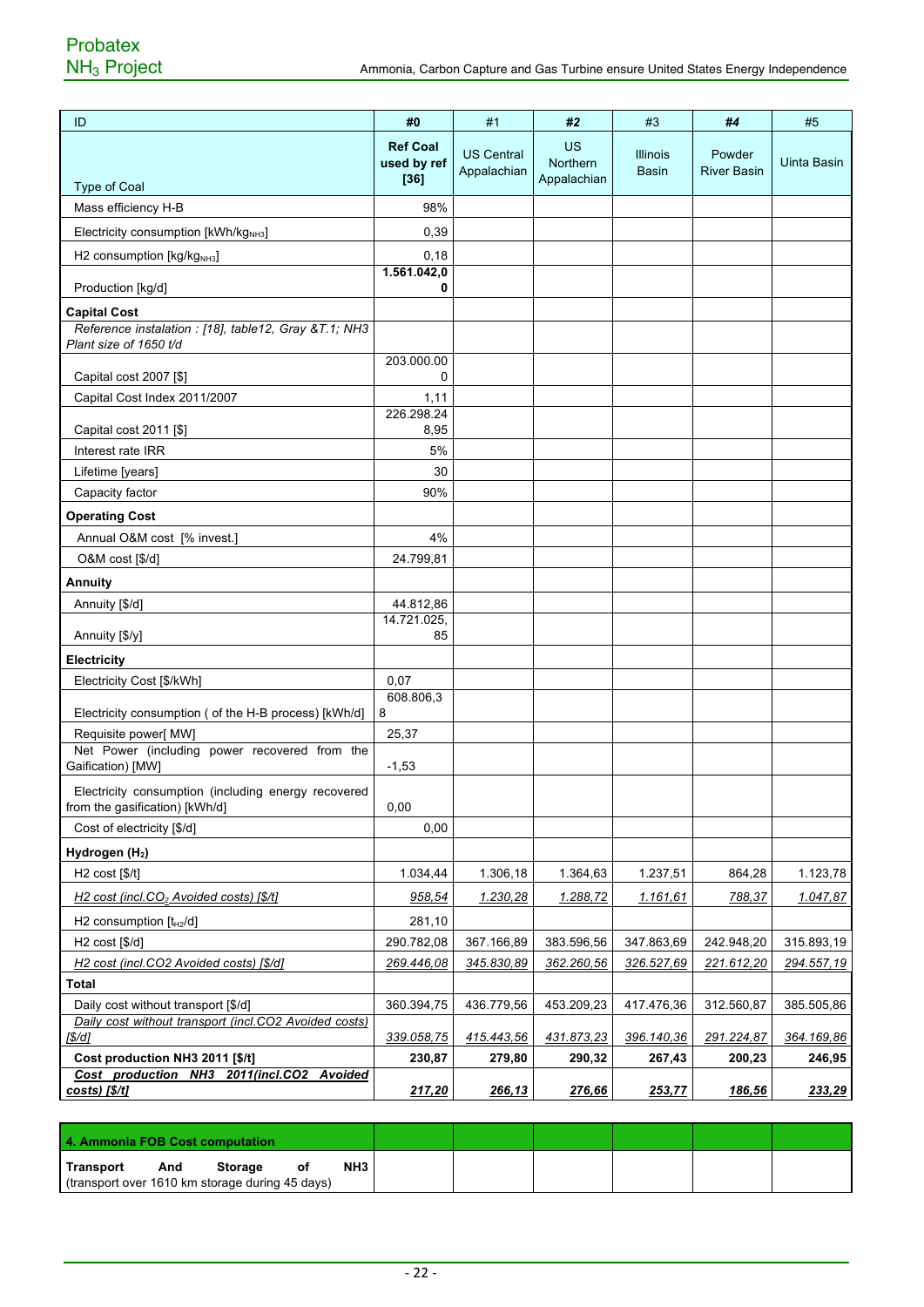## Probatex<br>NH<sub>3</sub> Project

| ID                                              | #0                                     | #1                               | #2                                   | #3                              | #4                           | #5          |
|-------------------------------------------------|----------------------------------------|----------------------------------|--------------------------------------|---------------------------------|------------------------------|-------------|
| <b>Type of Coal</b>                             | <b>Ref Coal</b><br>used by ref<br>[36] | <b>US Central</b><br>Appalachian | US<br><b>Northern</b><br>Appalachian | <b>Illinois</b><br><b>Basin</b> | Powder<br><b>River Basin</b> | Uinta Basin |
| Transport & stockage cost 2007 [\$/t]           | 66,00                                  |                                  |                                      |                                 |                              |             |
| Transport & stockage cost 2011 [\$/t]           | 71,60                                  |                                  |                                      |                                 |                              |             |
| Cost of NH3 FOB [\$/t]                          | 302,47                                 | 351,40                           | 361,92                               | 339,03                          | 271,83                       | 318,55      |
| Cost of NH3 FOB (incl.CO2 Avoided costs) [\$/t] | 288,80                                 | 337,73                           | 348,26                               | 325,37                          | 258,16                       | 304,89      |

| 5. Ammonia CIF Europe Cost computation             |        |        |        |        |        |        |
|----------------------------------------------------|--------|--------|--------|--------|--------|--------|
| CIF<br><b>FOB</b><br>transport<br>from<br>to       |        |        |        |        |        |        |
| (evaluated according to [58]: mean value of the    |        |        |        |        |        |        |
| differences between CIF and FOB prices observed on |        |        |        |        |        |        |
| US imports of $NH3$ )                              | 70.00  |        |        |        |        |        |
| NH3 Cost CIF Europe, 2011 (incl.CO2 Avoided        |        |        |        |        |        |        |
| $costs$ ) $f\frac{s}{t}$                           | 358,80 | 407.73 | 418,26 | 395,37 | 328,16 | 374.89 |

| <b>6. CCGT NH3 USA</b>                                                       |                  |        |        |        |        |        |
|------------------------------------------------------------------------------|------------------|--------|--------|--------|--------|--------|
| <b>CCGT</b> characteristics                                                  |                  |        |        |        |        |        |
| Type                                                                         | <b>CCGT US</b>   |        |        |        |        |        |
| Reference                                                                    | $[1]$            |        |        |        |        |        |
| Puissance [MW]                                                               | 400              |        |        |        |        |        |
| efficiency                                                                   | 54%              |        |        |        |        |        |
| Capacity Factor                                                              | 85%              |        |        |        |        |        |
| <b>Assumption</b>                                                            |                  |        |        |        |        |        |
| Natural Gas to Ammonia conversion cost [% of<br><i>investment]</i>           | 10%              |        |        |        |        |        |
| Ammonia cost [\$/t]                                                          | 288,80           | 337,73 | 348,26 | 325,37 | 258,16 | 304,89 |
| Annual electricity production                                                |                  |        |        |        |        |        |
| Annual production [MWh/y]                                                    | 2.978.400,0<br>0 |        |        |        |        |        |
|                                                                              |                  |        |        |        |        |        |
| <b>Capital Cost</b><br>Investment cost according to reference, 2008 [\$/kWe] | 969,00           |        |        |        |        |        |
| adapted to ammonia fuel, 2010 [\$/kWe]                                       | 1.065,90         |        |        |        |        |        |
| Capital Cost Index 2011/2008                                                 | 1,02             |        |        |        |        |        |
| Capital Cost, 2011 [\$/kWe]                                                  | 1.084,98         |        |        |        |        |        |
| Interest rate                                                                | 5%               |        |        |        |        |        |
| Lifetime in years                                                            | 30               |        |        |        |        |        |
|                                                                              | 28.231.808,      |        |        |        |        |        |
| Annuity [\$/y]                                                               | 65               |        |        |        |        |        |
| Cost of investment per MWh [\$/MWh]                                          | 9,48             |        |        |        |        |        |
| <b>Operating Cost</b>                                                        |                  |        |        |        |        |        |
| O&M, 2008 [\$/MWh]                                                           | 3,61             |        |        |        |        |        |
| Index 2011/2010                                                              | 1,02             |        |        |        |        |        |
| Operating Cost [\$/MWh] 2011                                                 | 3,67             |        |        |        |        |        |
| Ammonia consumption                                                          |                  |        |        |        |        |        |
| Consommation [t/MWh]                                                         | 0,36             |        |        |        |        |        |
| Cost, 2011 [\$/t]                                                            | 288,80           | 337,73 | 348,26 | 325,37 | 258,16 | 304,89 |
| Fuel cost [\$/MWh]                                                           | 103,51           | 121,05 | 124,82 | 116,62 | 92,53  | 109,28 |
| Total                                                                        |                  |        |        |        |        |        |
| <b>Cost of Electricity [\$/MWh]</b>                                          | 116,67           | 134,20 | 137,98 | 129,77 | 105,68 | 122,43 |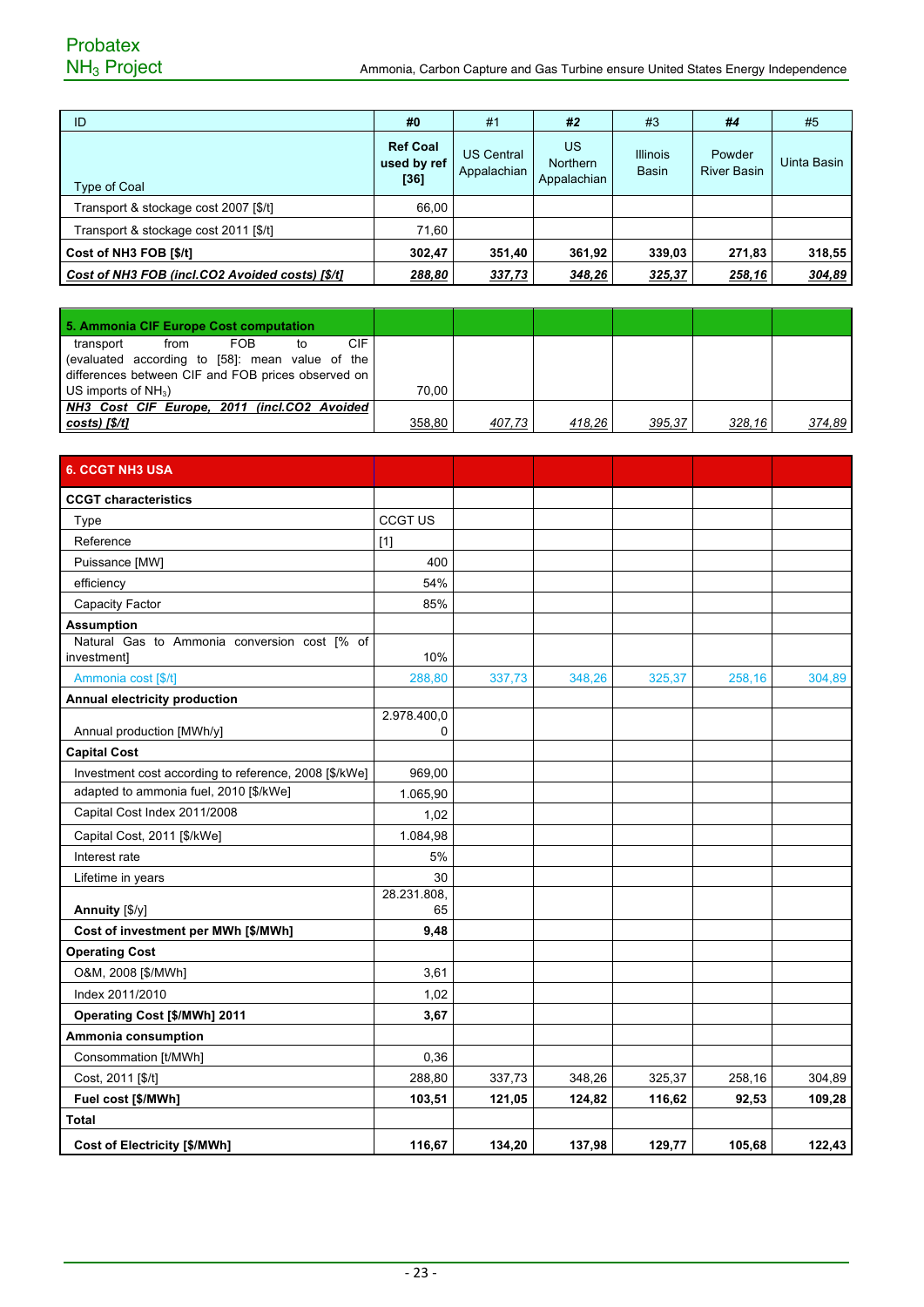| ID                                                          | #0                                       | #1                               | #2                                   | #3                              | #4                           | #5          |
|-------------------------------------------------------------|------------------------------------------|----------------------------------|--------------------------------------|---------------------------------|------------------------------|-------------|
| <b>Type of Coal</b>                                         | <b>Ref Coal</b><br>used by ref<br>$[36]$ | <b>US Central</b><br>Appalachian | <b>US</b><br>Northern<br>Appalachian | <b>Illinois</b><br><b>Basin</b> | Powder<br><b>River Basin</b> | Uinta Basin |
| 7. CCGT NH3 EU                                              |                                          |                                  |                                      |                                 |                              |             |
| <b>CCGT characteristics</b>                                 |                                          |                                  |                                      |                                 |                              |             |
| Type                                                        | <b>CCGT EU</b>                           |                                  |                                      |                                 |                              |             |
| Reference                                                   | $[1]$                                    |                                  |                                      |                                 |                              |             |
| Puissance [MW]                                              | 800                                      |                                  |                                      |                                 |                              |             |
| efficiency                                                  | 60%                                      |                                  |                                      |                                 |                              |             |
| Capacity Factor                                             | 85%                                      |                                  |                                      |                                 |                              |             |
| <b>Assumption</b>                                           |                                          |                                  |                                      |                                 |                              |             |
| Natural Gas to Ammonia conversion cost [% of<br>investment] | 10%                                      |                                  |                                      |                                 |                              |             |
| Ammonia cost [\$/t]                                         | 358,80                                   | 407,73                           | 418,26                               | 395,37                          | 328,16                       | 374,89      |
| Annual electricity production                               |                                          |                                  |                                      |                                 |                              |             |
| Annual production [MWh/y]                                   | 5.956.800,0<br>0                         |                                  |                                      |                                 |                              |             |
| <b>Capital Cost</b>                                         |                                          |                                  |                                      |                                 |                              |             |
| Investment cost according to reference, 2008 [\$/kWe]       | 1.025,00                                 |                                  |                                      |                                 |                              |             |
| adapted to ammonia fuel, 2010 [\$/kWe]                      | 1.127,50                                 |                                  |                                      |                                 |                              |             |
| Capital Cost Index 2011/2008                                | 1,02                                     |                                  |                                      |                                 |                              |             |
| Capital Cost, 2011 [\$/kWe]                                 | 1.147,68                                 |                                  |                                      |                                 |                              |             |
| Interest rate                                               | 5%                                       |                                  |                                      |                                 |                              |             |
| Lifetime in years                                           | 30                                       |                                  |                                      |                                 |                              |             |
| Annuity $[\sqrt[6]{y}]$                                     | 59.726.736,<br>57                        |                                  |                                      |                                 |                              |             |
| Cost of investment per MWh [\$/MWh]                         | 10,03                                    |                                  |                                      |                                 |                              |             |
| <b>Operating Cost</b>                                       |                                          |                                  |                                      |                                 |                              |             |
| O&M, 2008 [\$/MWh]                                          | 6,73                                     |                                  |                                      |                                 |                              |             |
| Index 2011/2008                                             | 1,02                                     |                                  |                                      |                                 |                              |             |
| Operating Cost, 2011 [\$/MWh]                               | 6,85                                     |                                  |                                      |                                 |                              |             |
| Ammonia consumption                                         |                                          |                                  |                                      |                                 |                              |             |
| Consommation [t/MWh]                                        | 0,32                                     |                                  |                                      |                                 |                              |             |
| Cost, 2011 [\$/t]                                           | 358,80                                   | 407,73                           | 418,26                               | 395,37                          | 328,16                       | 374,89      |
| Fuel cost [\$/MWh]                                          | 115,74                                   | 131,53                           | 134,92                               | 127,54                          | 105,86                       | 120,93      |
| Total                                                       |                                          |                                  |                                      |                                 |                              |             |
| Coût [\$/MWh]                                               | 132,62                                   | 148,40                           | 151,80                               | 144,41                          | 122,73                       | 137,81      |